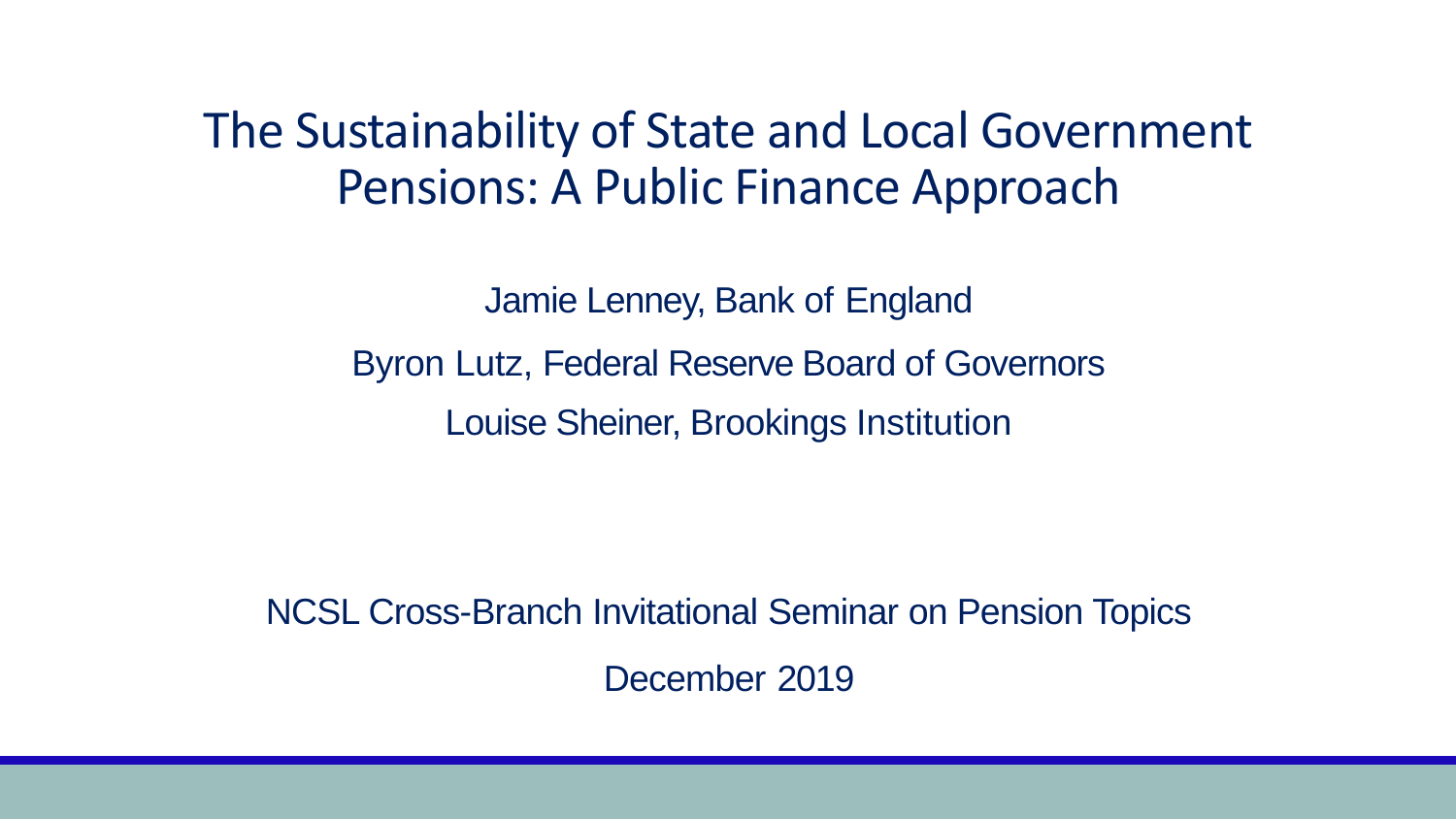# Disclaimers

### **Federal Reserve Disclaimer**

The opinions expresses are those of the authors and do not necessarily express the opinion of the Board of Governors of the Federal Reserve.

### **Bank of England Disclaimer**

This paper should not be reported as representing the views of the Bank of England or members of the Monetary Policy Committee, Financial Policy Committee, or Prudential Regulation Authority Board.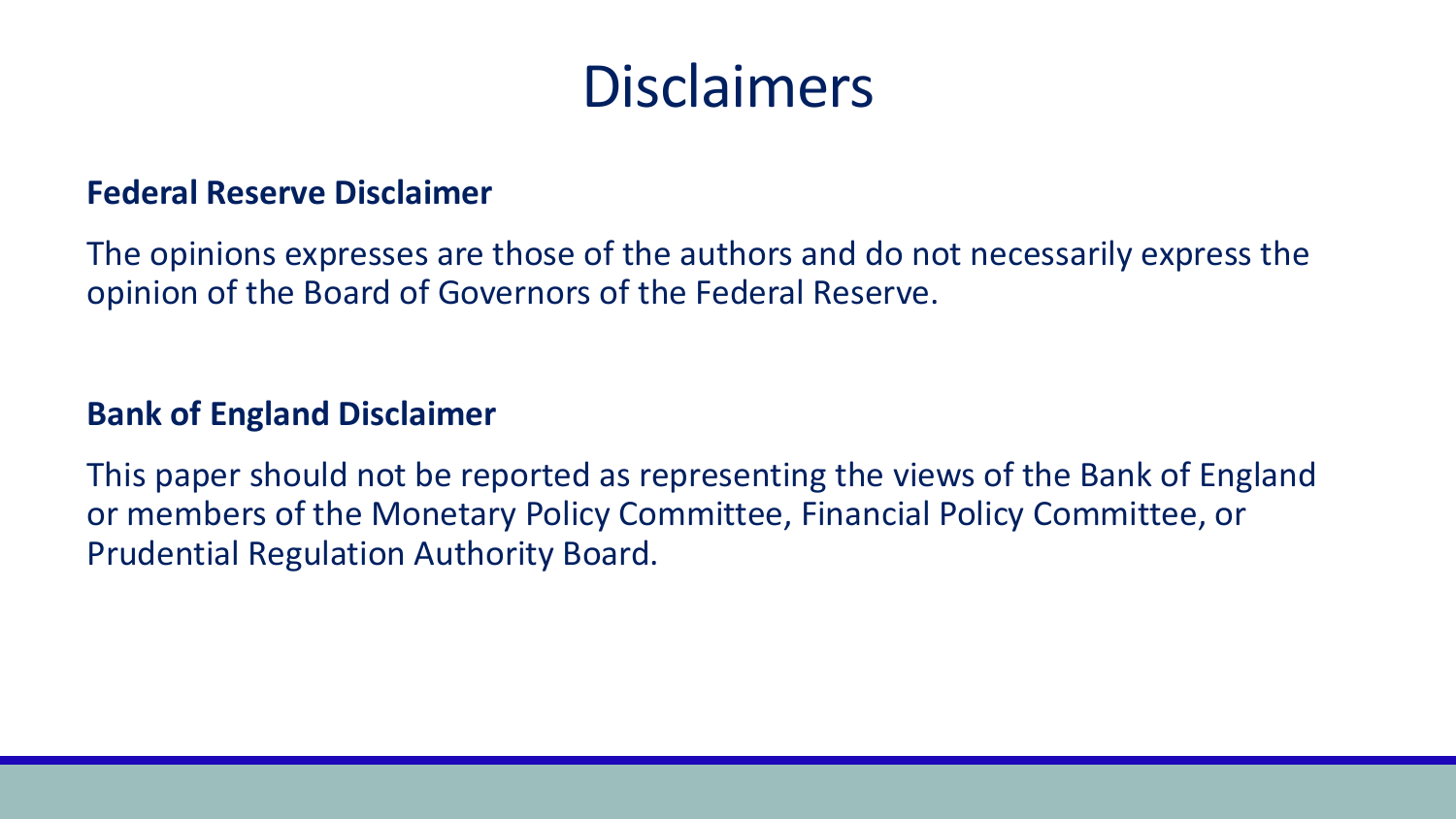## Introduction

- Questions:
	- Are state and local pensions fiscally sustainable under current benefit and funding levels?
	- If not, what is required to make them sustainable?
- Preview of Results:
	- In aggregate, pensions can be stabilized with moderate fiscal adjustments under low and moderate asset return assumptions
	- Lots of heterogeneity and some plans are far from stable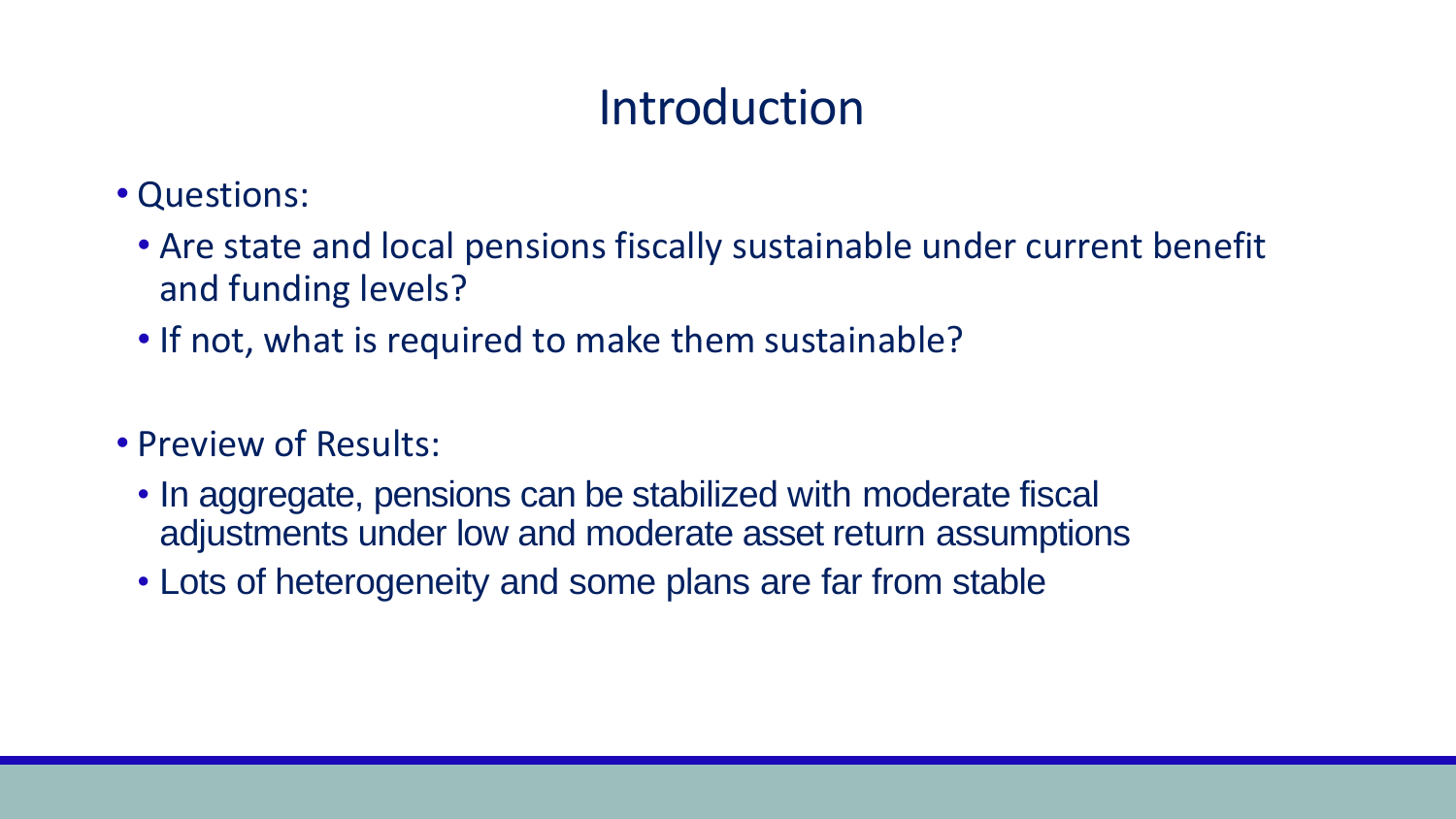## Background: Concern over Sustainability

- Calculating liabilities requires a discount rate
- Pensions have typically used a high discount rate
- Strong legal protections -> low discount rate
- Large unfunded S&L pension liabilities
	- Unfunded liabilities ≈ \$4 trillion (Rauh 2017 & FA)
- Unfunded liabilities  $\rightarrow$  widespread sustainability concerns
	- Academics, press, rating agencies, policymakers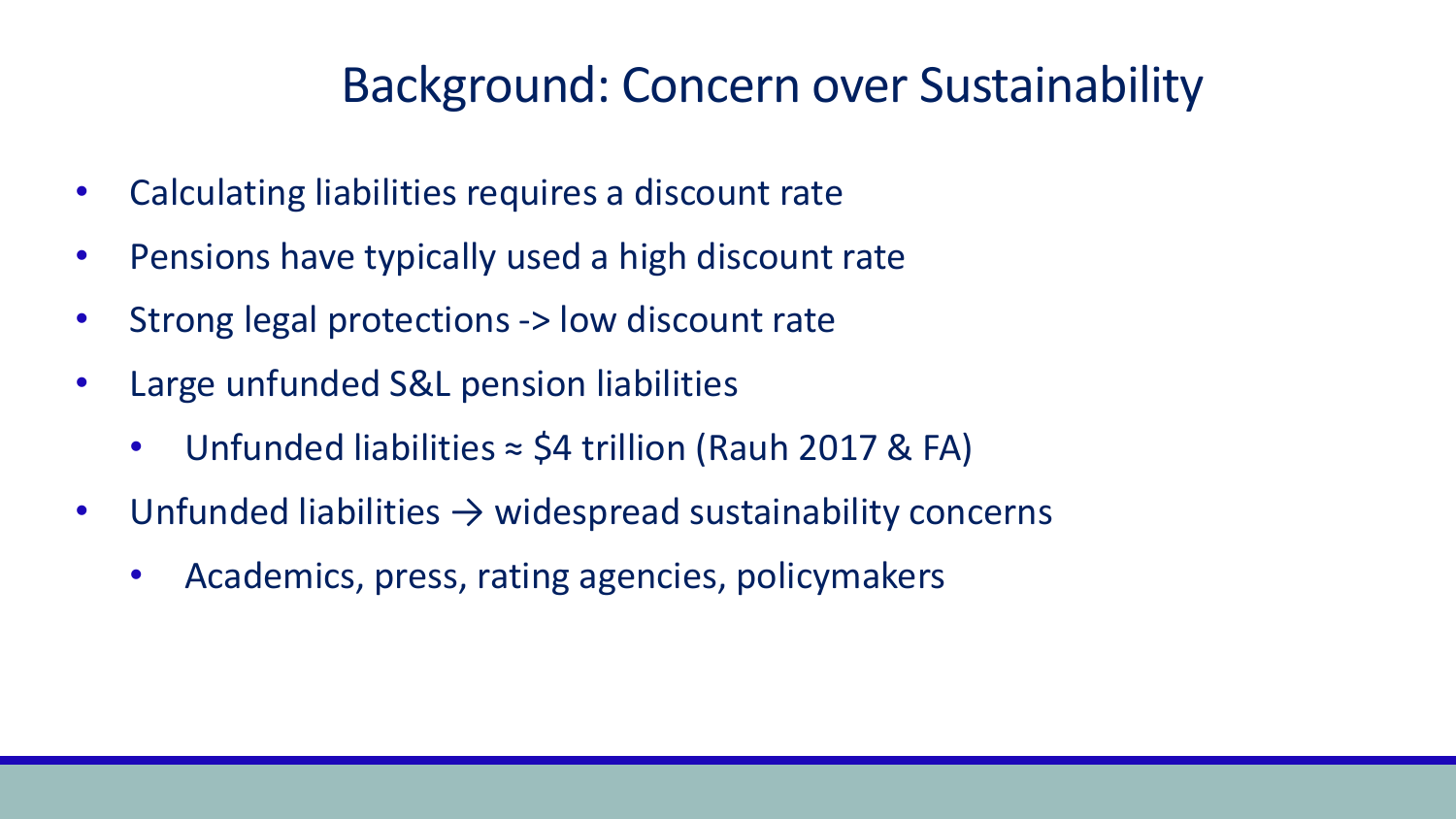## Fiscal Sustainability

- Prefunding not required for fiscal sustainability
- Fully unfunded pay-as-you-go (paygo) pension systems can be sustainable
	- e.g. Samuleson (1958)
- PAYGO sustainable if internal rate of return does not exceed the growth rate of the wage base (labor force growth + productivity growth)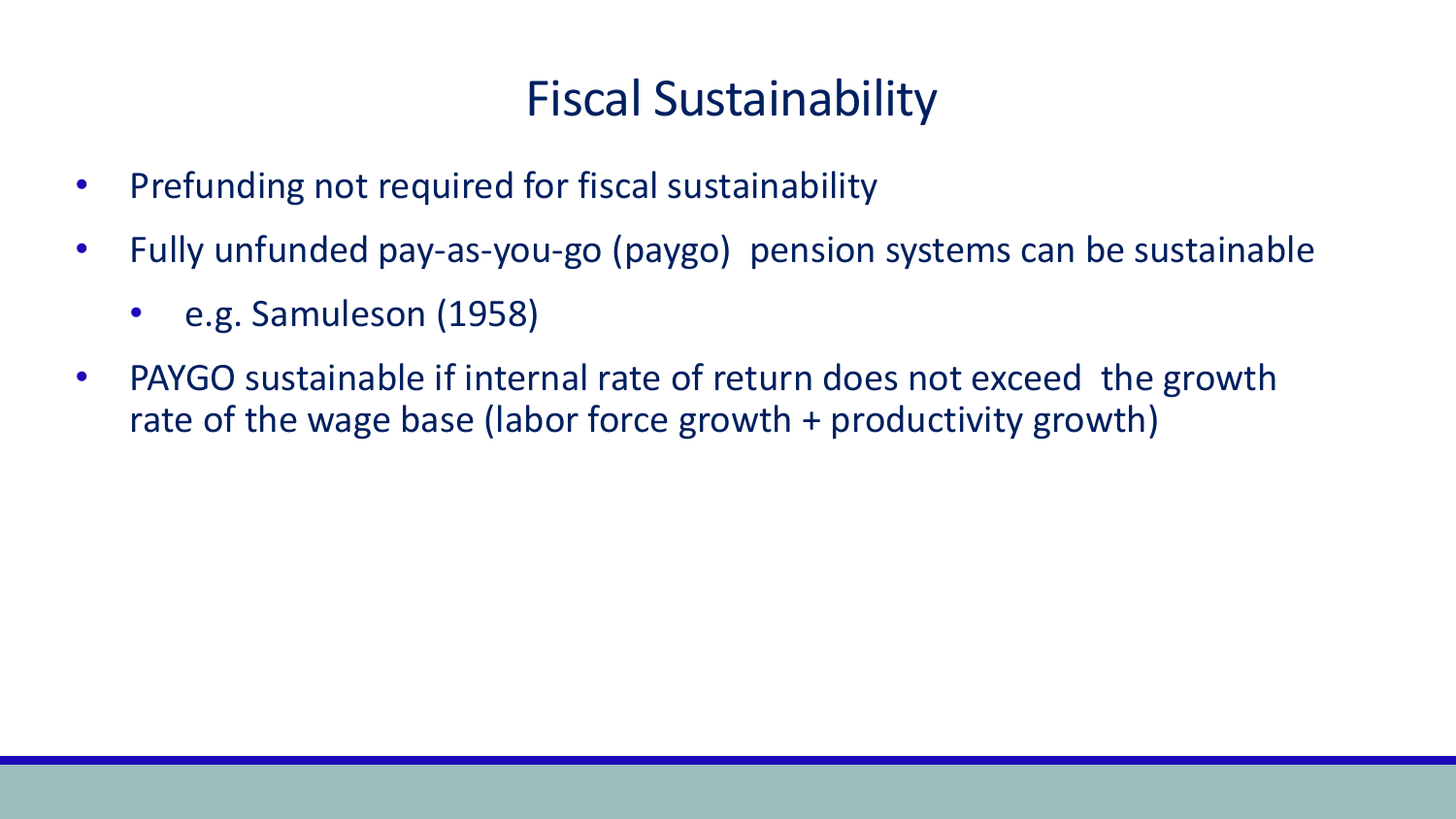## Sustainability of PAYGO

- Stable PAYGO can become unsustainable if
	- 1. Demographic or economics changes increase outlay growth and/or lower revenue growth
	- 2. Policymakers increase benefits
- Hybrid system partially PAYGO and partially prefunded can be stable in face of these shocks
- Most S&L pensions have effectively long been hybrid systems
- We analyze these pension as hybrid systems
	- Most past work has focused on a full prefunding benchmark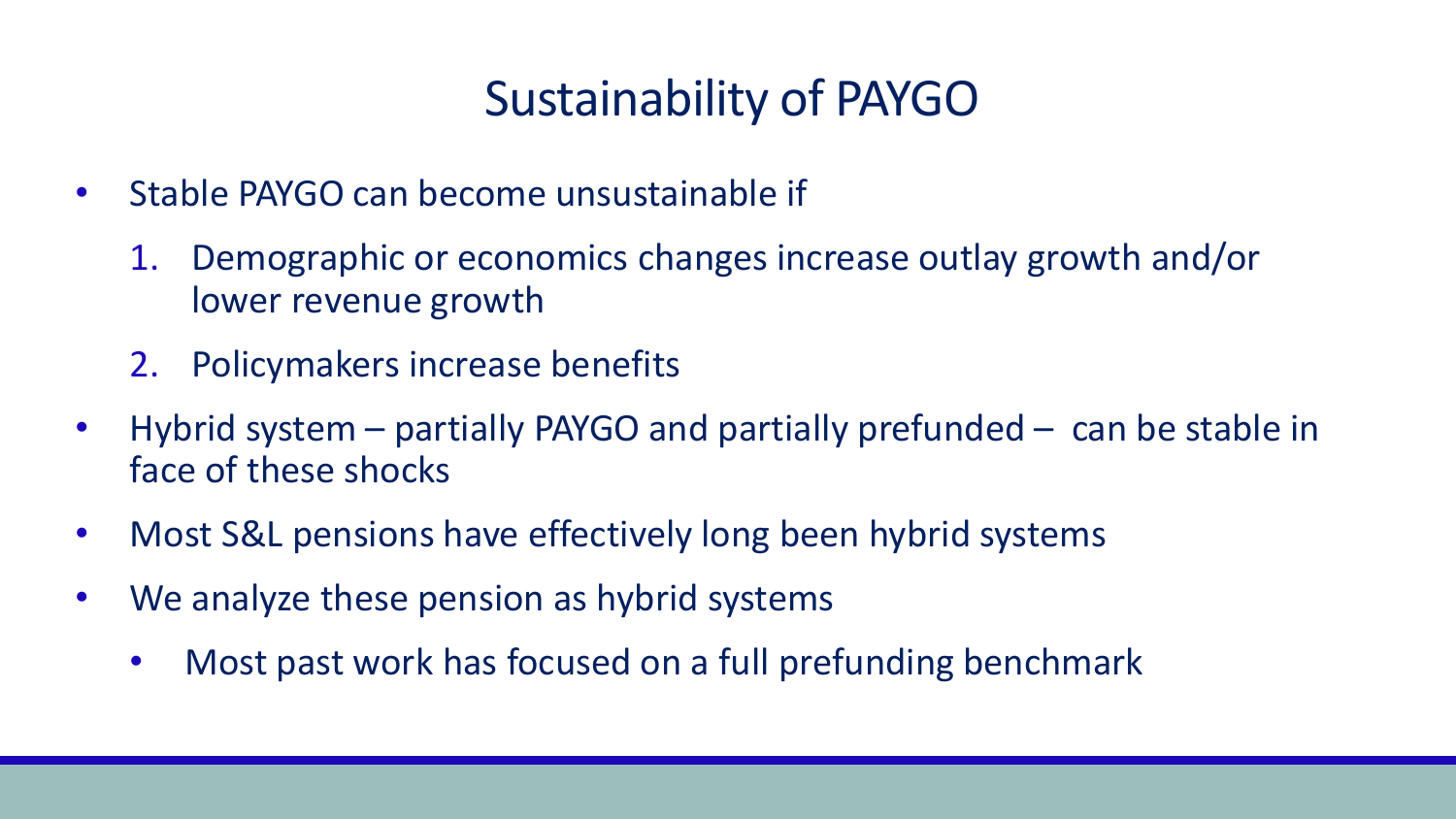## Public Debt Sustainability

- Unfunded pension liabilities = implicit public debt
- Public debt can be sustainable with no fiscal costs
	- Roll over debt indefinitely with no tax or expenditure changes
- Requires  $r = g \rightarrow$  debt-to-GDP ratio stable with balanced primary budget
	- r= interest rate
	- g=GDP growth
- Current historically low interest rates  $\rightarrow$  public debt sustainable (Blanchard 2019; Furman and Summers 2019; Elmendorf and Sheiner 2017)
- Implicit pension debt  $-$  i.e. unfunded liabilities as a share of GDP  $-$  can be stable with no additional fiscal costs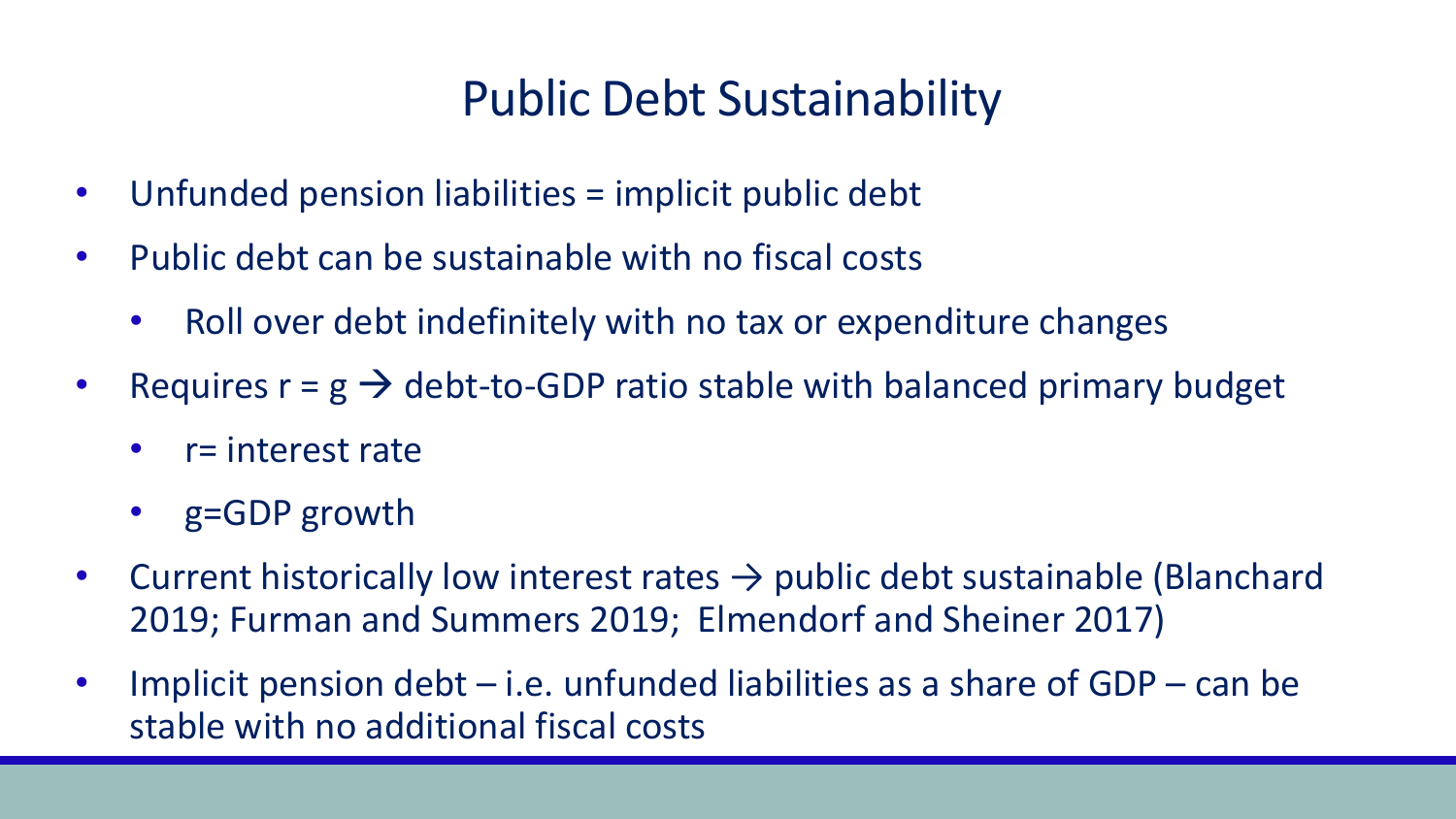### Caution Required!

• Pension debt can be sustainable in principal, but may not be in practice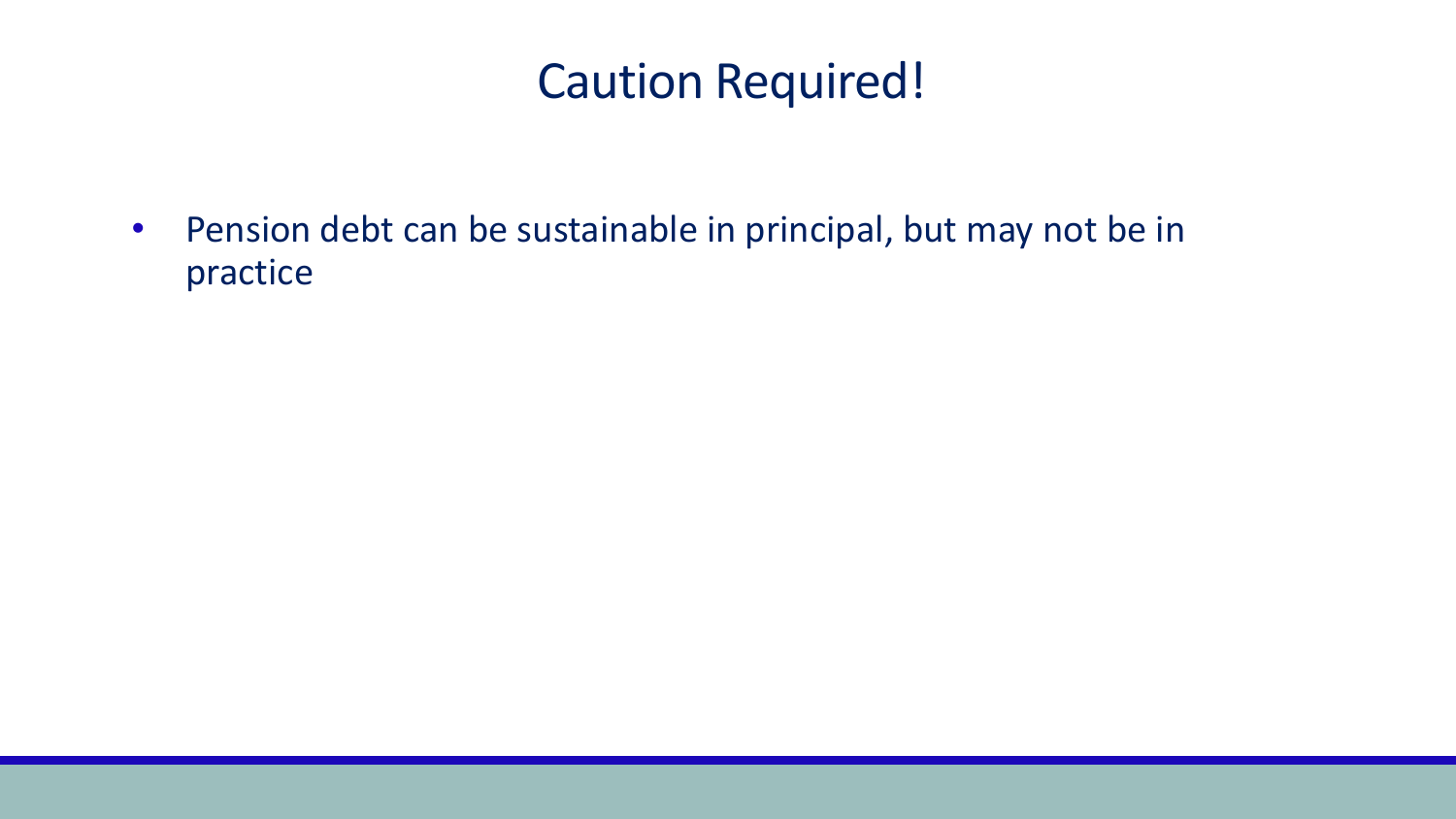# Methodology

- Analyzing sustainability requires benefit cash flows
- Generally not publically available
- Reverse engineer cash flows
	- Method pioneered by Novy-Marx and Rauh (2011, 2014)
	- Use information in annual actuarial valuation reports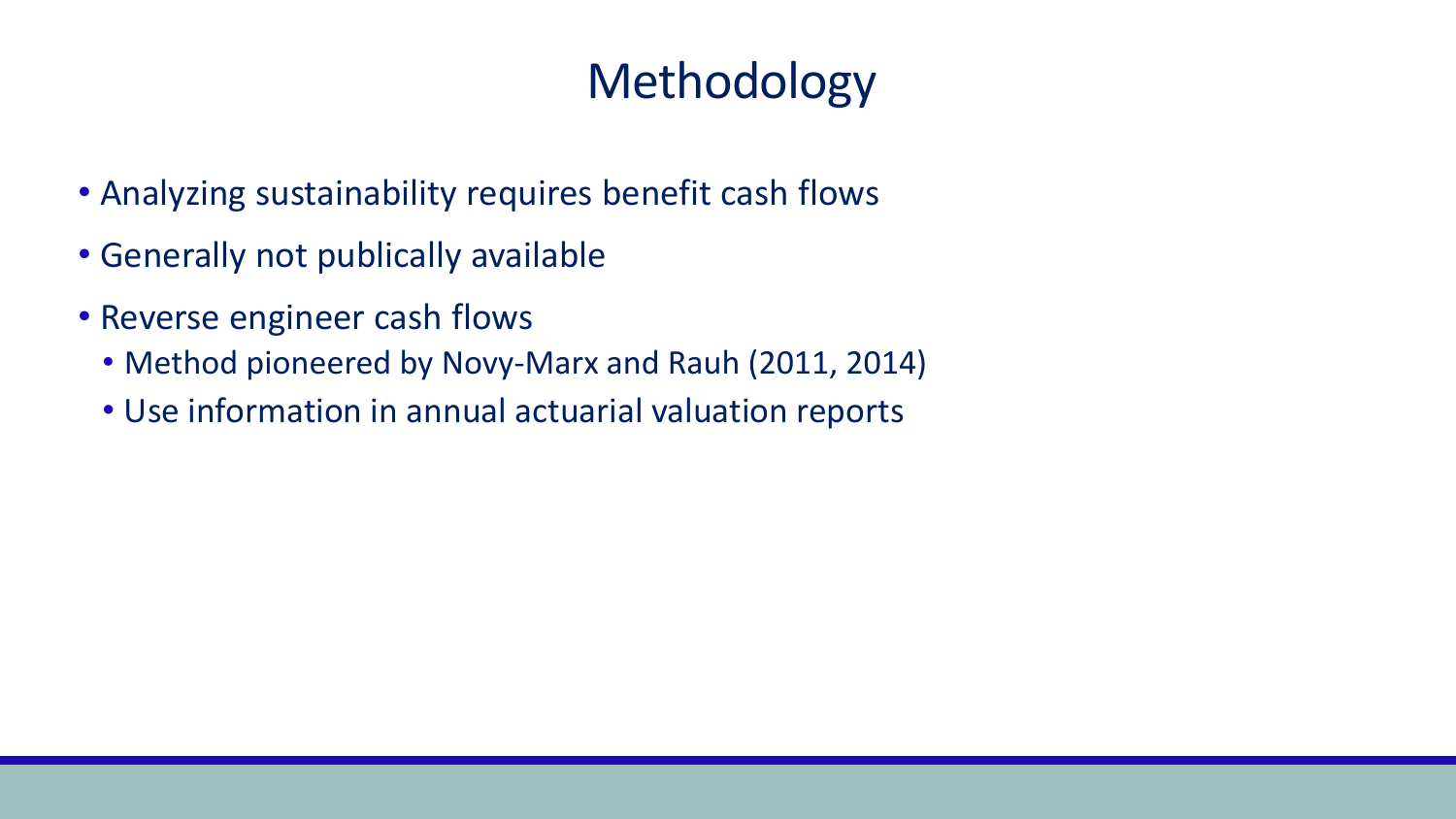## Reverse Engineering Cash Flows

- Collect:
	- Demographic information on workers and retirees
	- Pension benefit parameters
- Construct statistical machinery to "age" workers and retirees and calculate benefits
	- Each year: apply quit, disability, death, and retirement probabilities
	- Surviving workers gain a year of age & service, receive wage increases
	- Each year calculate benefits for retirees
- Project population and GDP on state or locality specific basis
	- Add new hires each year based on state population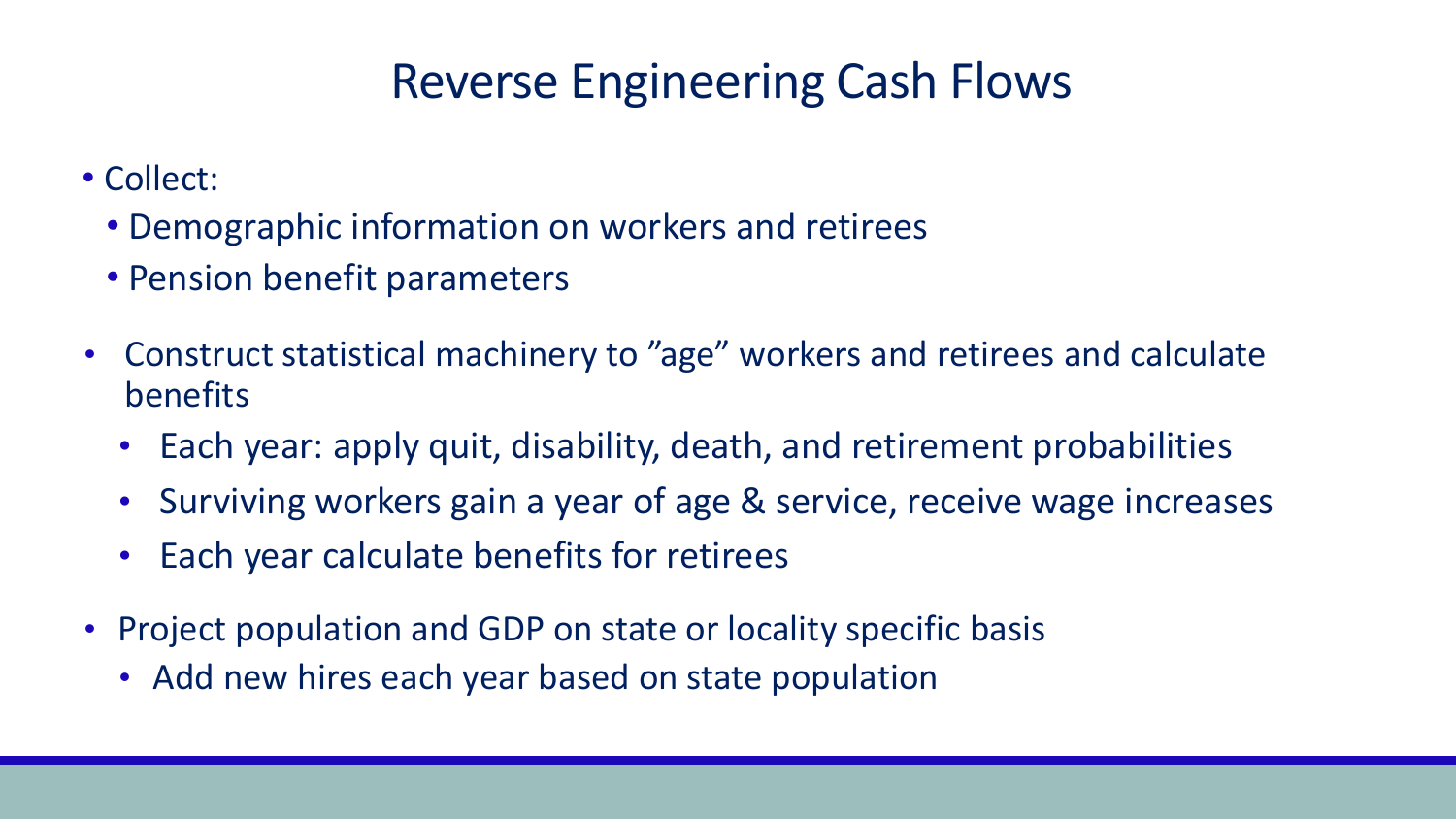### US Ratio of Beneficiaries to Workforce



Demographic transition increasing ratio of retirees to workforce

Ratio increases nearly 40 percent over next two decades

Rise is almost the same as projected for Social Security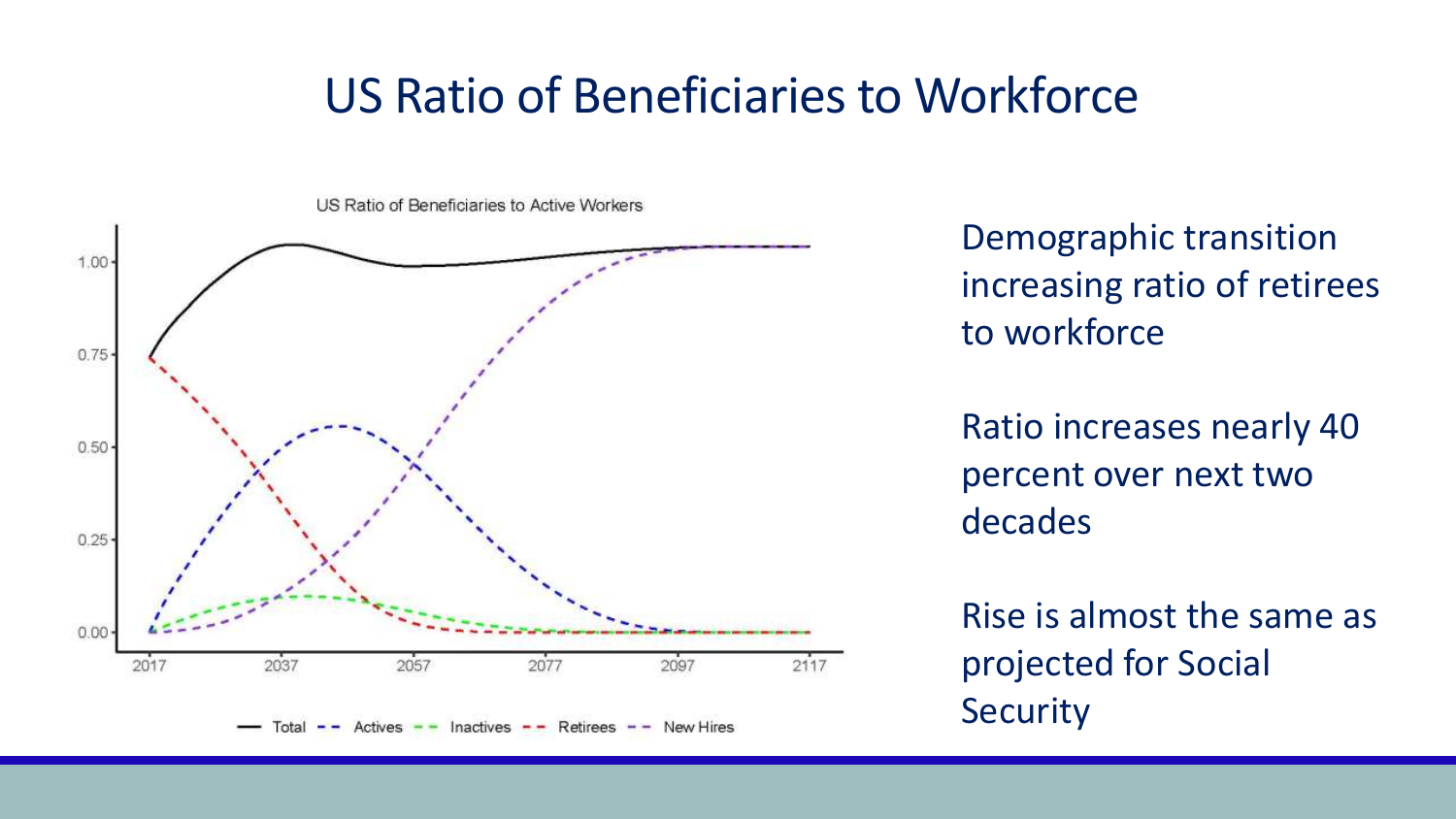### US Ratio of Benefit Payments to GDP



Benefits rise much less than # retirees – about 9% over next two decades

Then benefits decline as a share of GDP – not at all like Social Security

Plans get eventual fiscal relief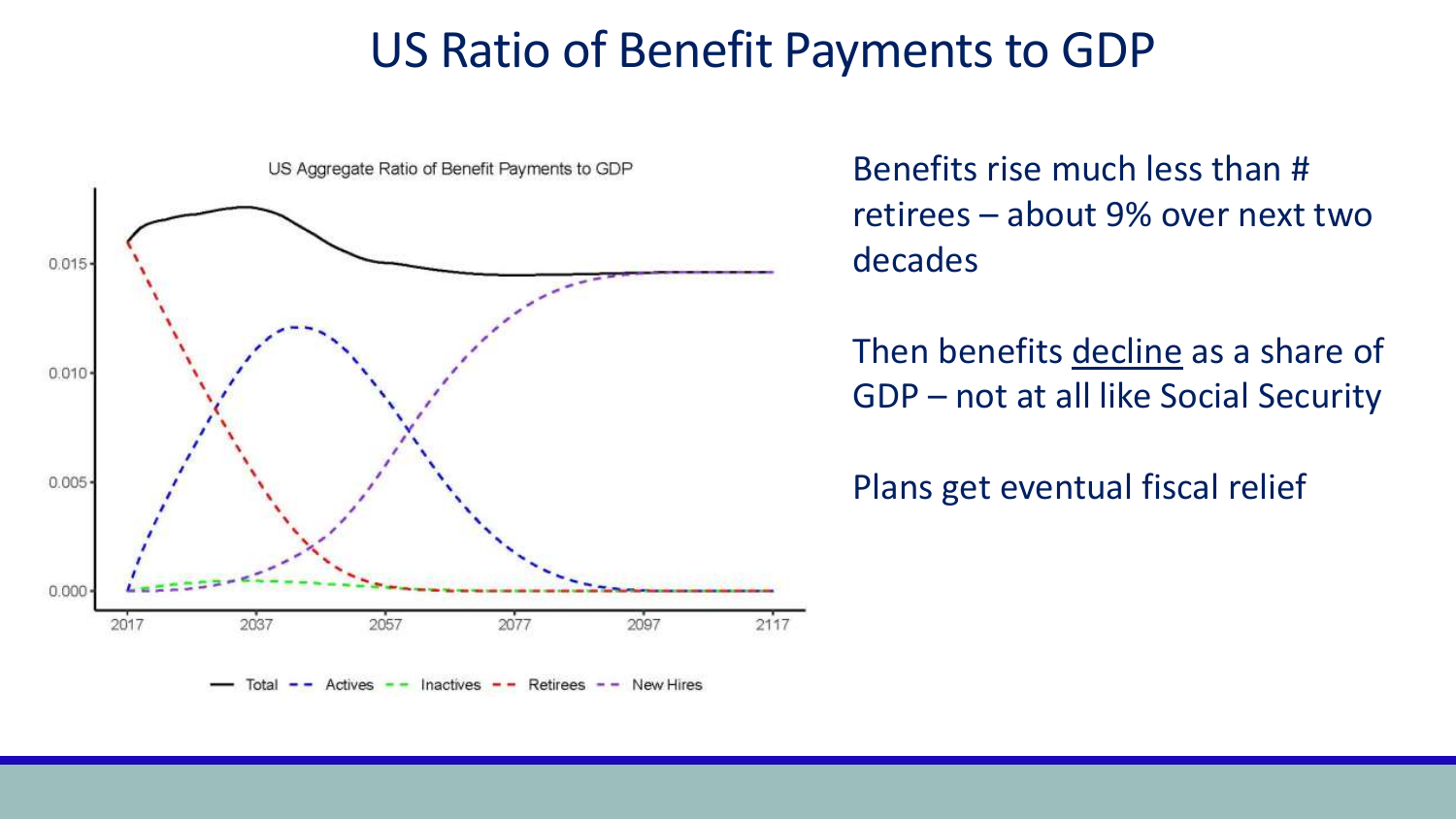## Why Don't Benefits Rise More?



US Aggregate Ratio of Benefit Payments to GDP

- 17 out of 40 plans have lowered COLAs since 2007
	- If COLAs equaled inflation, benefits would rise about 25% over next two decades.
	- If plans eliminated COLAs (many could do so legally), benefits would eventually fall an additional 9%.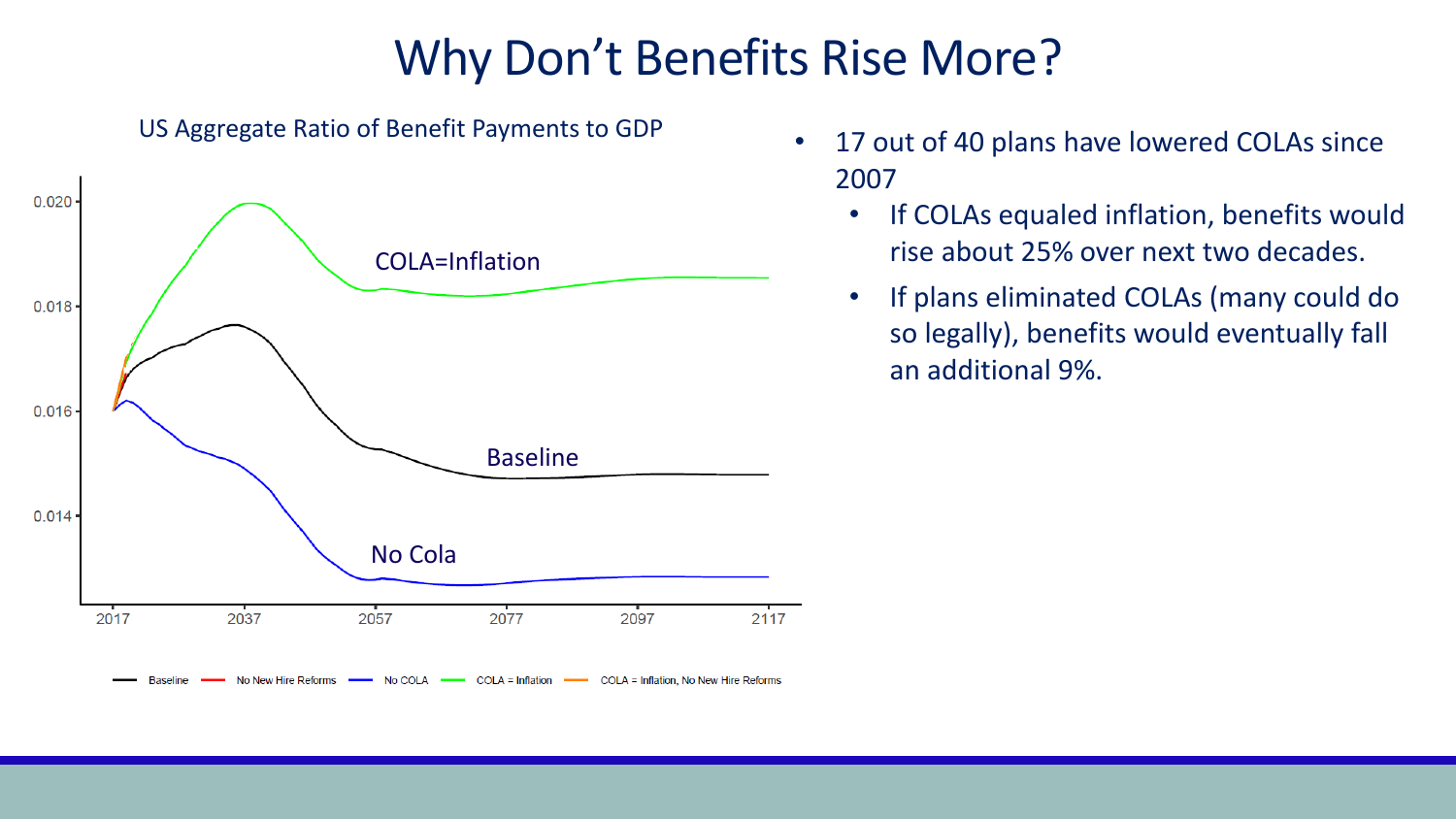## Why Don't Benefits Rise More?



US Aggregate Ratio of Benefit Payments to GDP

- 17 out of 40 plans have lowered COLAs since 2007
	- If COLAs equaled inflation, benefits would rise about 25% over next two decades.
	- If plans eliminated COLAs (many could do so legally), benefits would eventually fall an additional 9%.

• Plans have made plans less generous for new hires (adjusting retirement ages, benefit factors, vesting, etc.)

If reforms for new hires eliminated, benefits would be about 12% higher in long run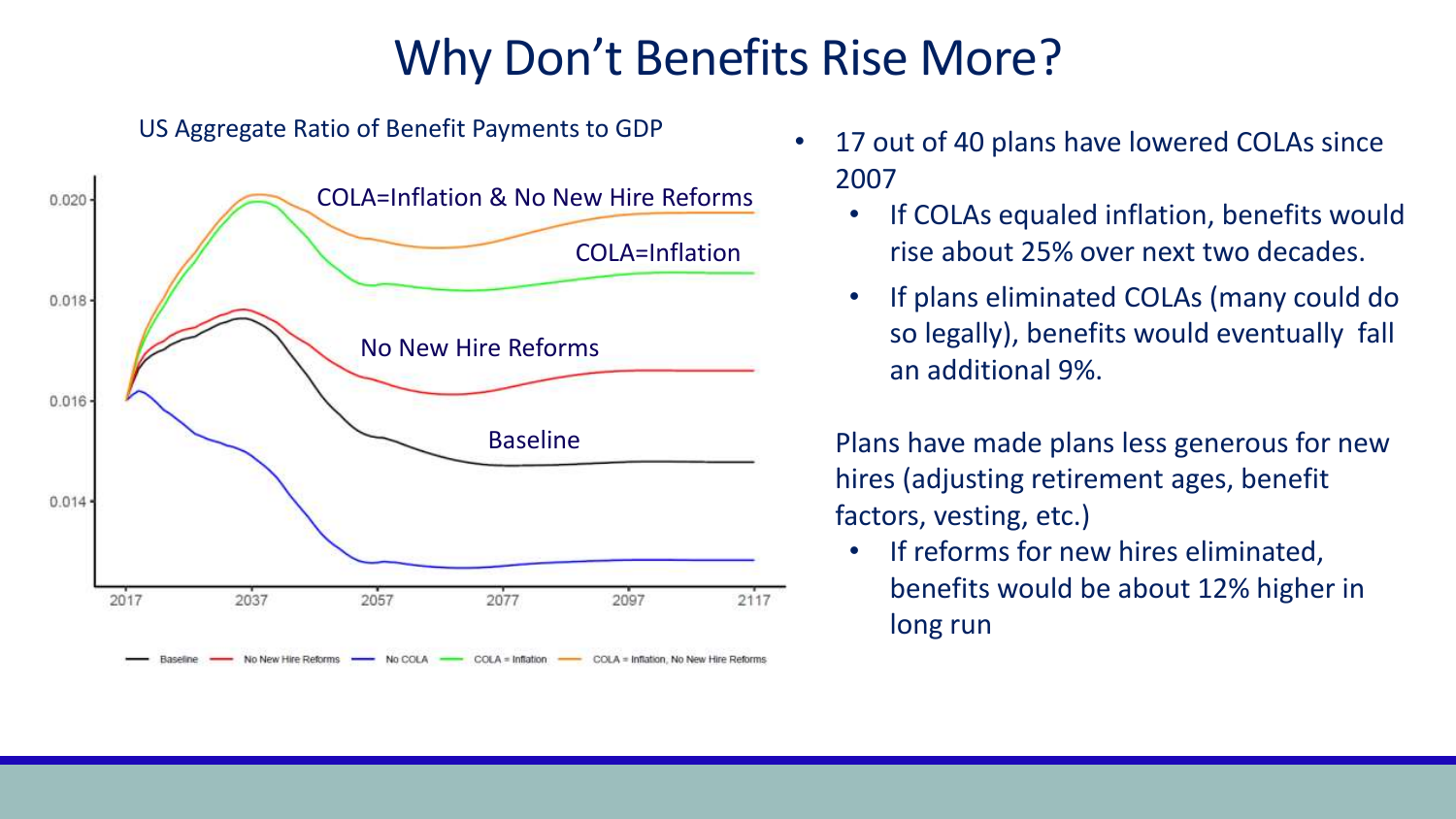## Sustainability Analysis

- Assume plans maintain current contribution as share of payroll to pensions in the baseline.
- •Consider 3 deterministic rates of return on pension assets
	- $\cdot$  1.5% real return = risk-free rate
	- 5.5% real return = expected rate
		- About what plans have realized since 2000
	- 3.5% real return = middle ground.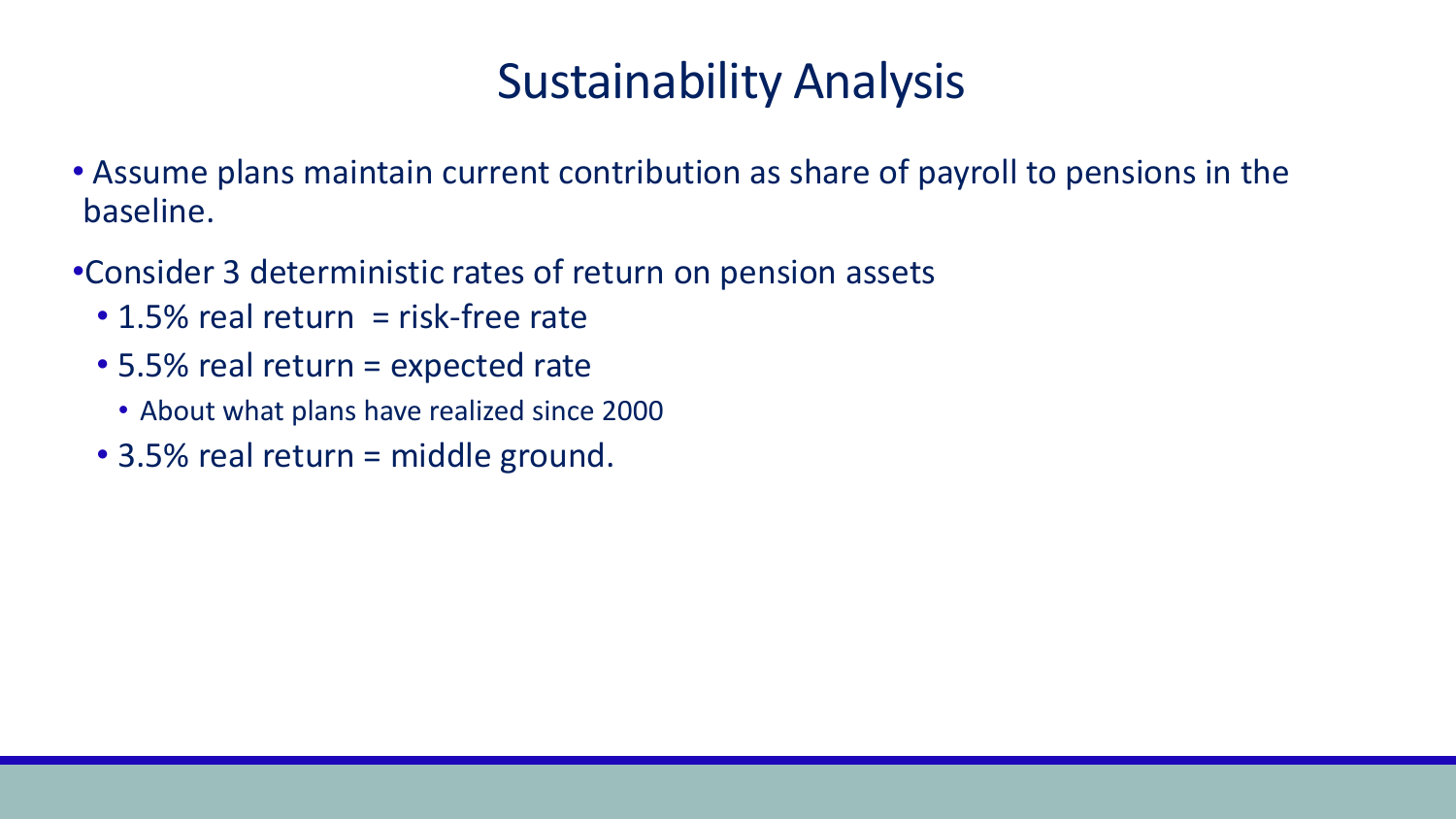## Exhaustion Dates: One way of assessing sustainability



#### In aggregate

- plans exhaust (hit zero assets) in 30 years under a 1.5% rate of return
- Around 50 years under 3.5%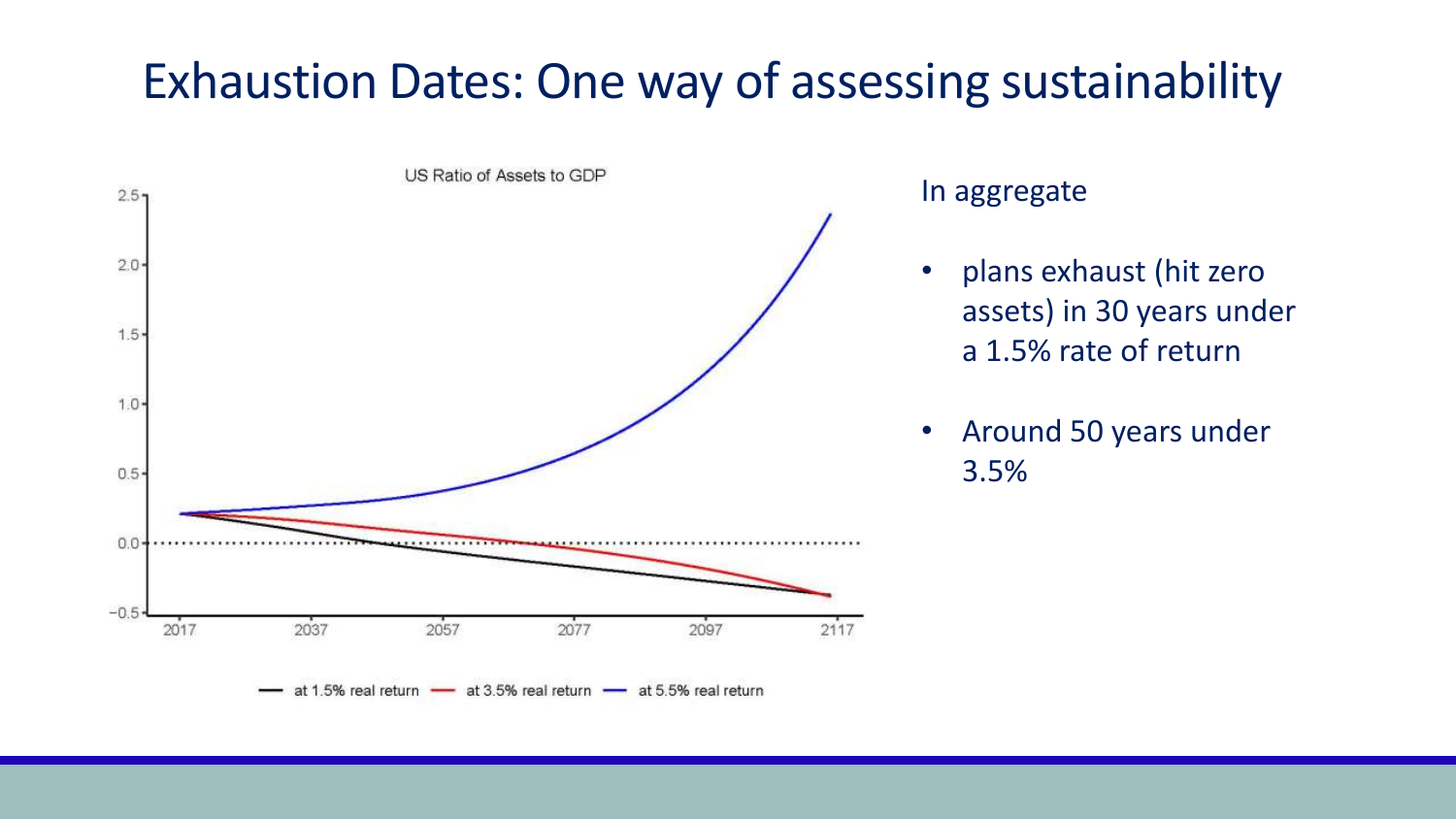### Making Pensions Sustainable

• Multiple stabilization exercises in paper

- Today: **30-year medium-run stabilization**
	- Choose one-time permanent change in contributions to return to today's debt-to-GDP ratio by the end of 30 years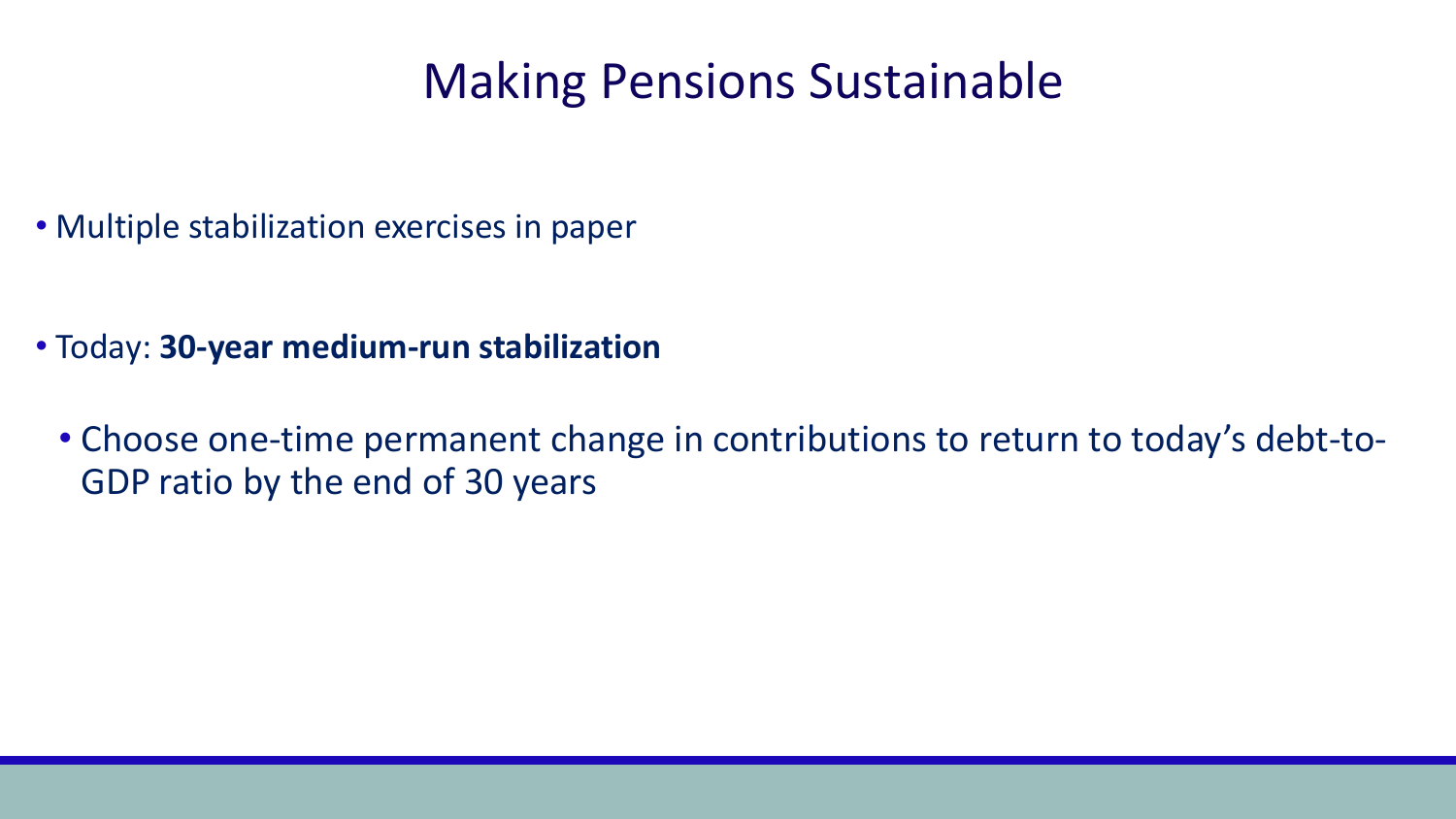### Implicit Debt to GDP Returns to Today's Level in Year 30

|                        | Implicit debt gets back to todays<br>level in 30 years |                      |                      |  |
|------------------------|--------------------------------------------------------|----------------------|----------------------|--|
| Real rate of<br>return | Start Today                                            | Start In 10<br>years | Start In 20<br>years |  |
| 1.5%                   | 13.97%                                                 | 18.32%               | 22.81\%              |  |
| $3.5\%$                | 4.19%                                                  | 6.25%                | 9.05%                |  |
| 5.5%                   | $-5.74%$                                               | $-9.61%$             | $-14.84\%$           |  |

- At 3.5% return, contribution increase about 4% of payroll today. Rises to 9% if delay 20 years.
- Delay causes contribution to increase, because have to not just stabilize but pay down debt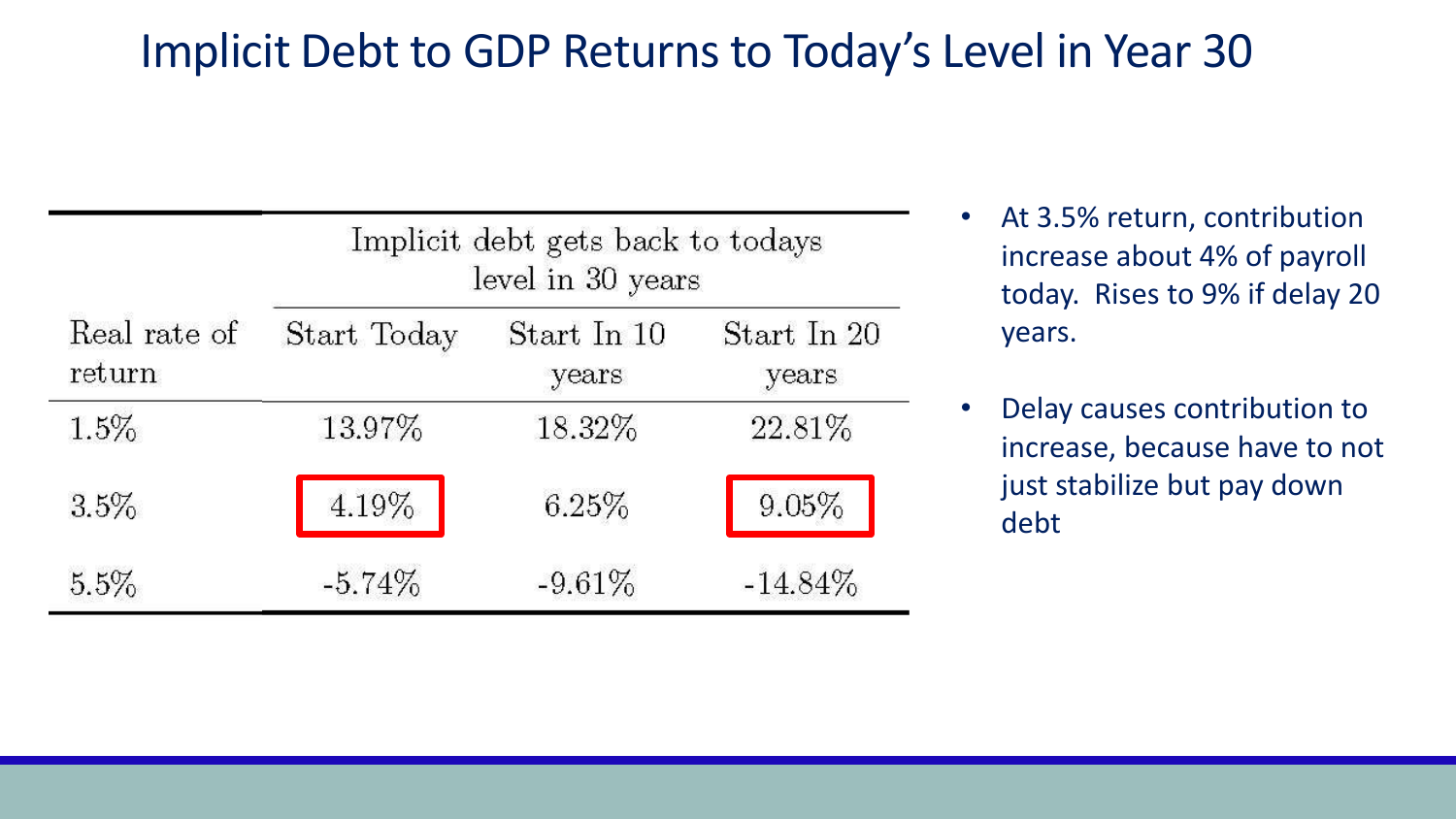### Implicit Debt to GDP Returns to Today's Level in Year 30

|              | Implicit debt gets back to todays<br>level in 30 years |             |             |  |
|--------------|--------------------------------------------------------|-------------|-------------|--|
| Real rate of | Start Today                                            | Start In 10 | Start In 20 |  |
| return       |                                                        | years       | years       |  |
| 1.5%         | 13.97%                                                 | 18.32%      | 22.81%      |  |
| $3.5\%$      | 4.19%                                                  | 6.25%       | 9.05%       |  |
| 5.5%         | $-5.74%$                                               | $-9.61%$    | $-14.84\%$  |  |

- At 1.5% return, contribution increase about 14% of payroll today. Rises to 23% if delay 20 years.
- Delay causes contribution to increase, because have to not just stabilize but pay down debt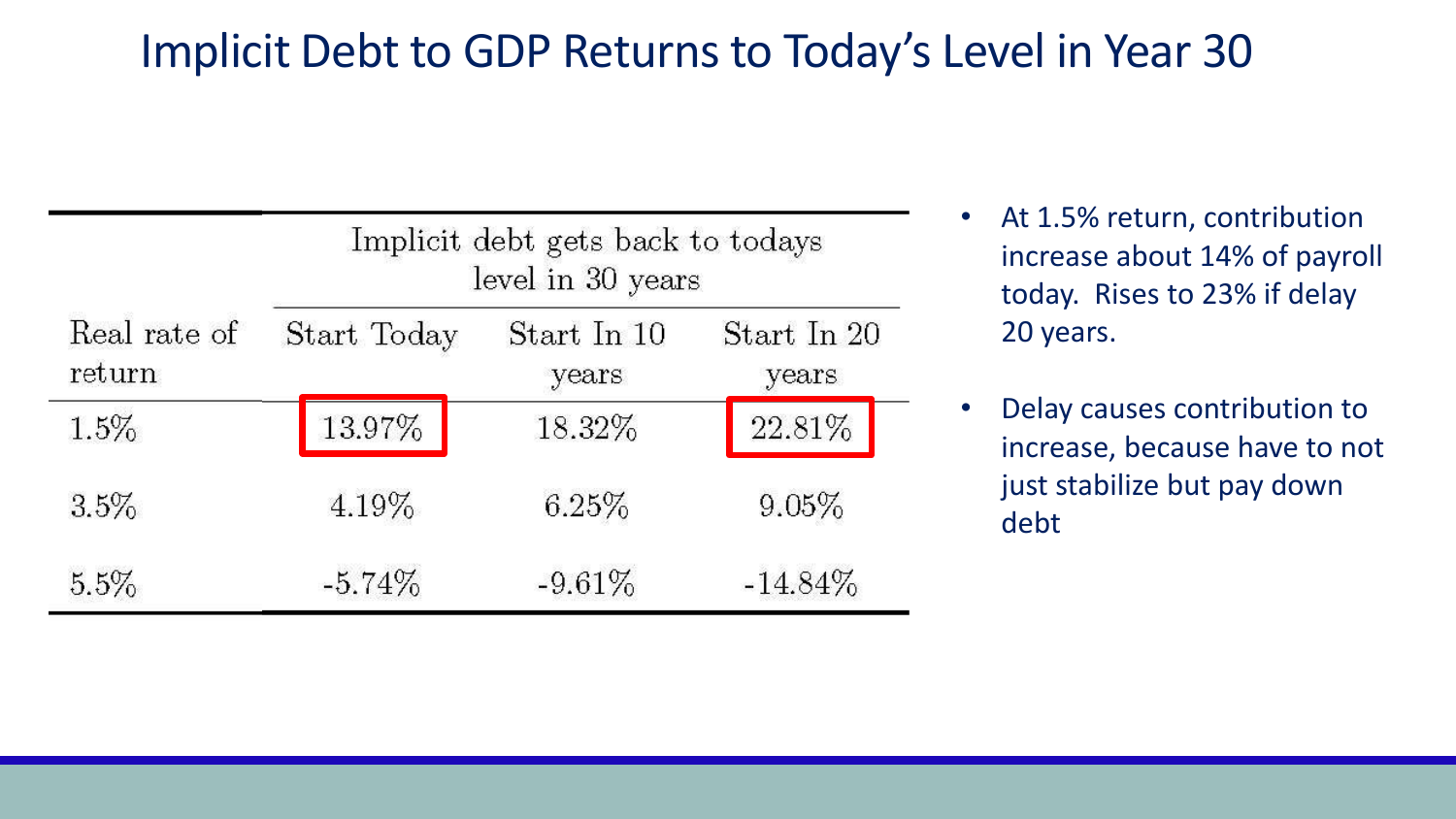## Full Funding Requires Much Larger Adjustments

|                | Fully Funded in 30 Years |                      |                      | Implicit Debt Gets Back to Today's<br>Level in 30 Years |                      |                      |
|----------------|--------------------------|----------------------|----------------------|---------------------------------------------------------|----------------------|----------------------|
| Rate of Return | Start Today              | Start In 10<br>years | Start In 20<br>years | Start Today                                             | Start In 10<br>years | Start In 20<br>years |
| 1.5%           | 35.52%                   | 55.76%               | 120.01%              | 13.95%                                                  | 18.30%               | 22.72%               |
| 3.5%           | 20.34%                   | 35.62%               | 84.90%               | 4.16%                                                   | $6.20\%$             | 8.89%                |
| 5.5%           | $6.15\%$                 | 12.29%               | 32.72%               | $-5.76\%$                                               | $-9.67\%$            | $-15.07\%$           |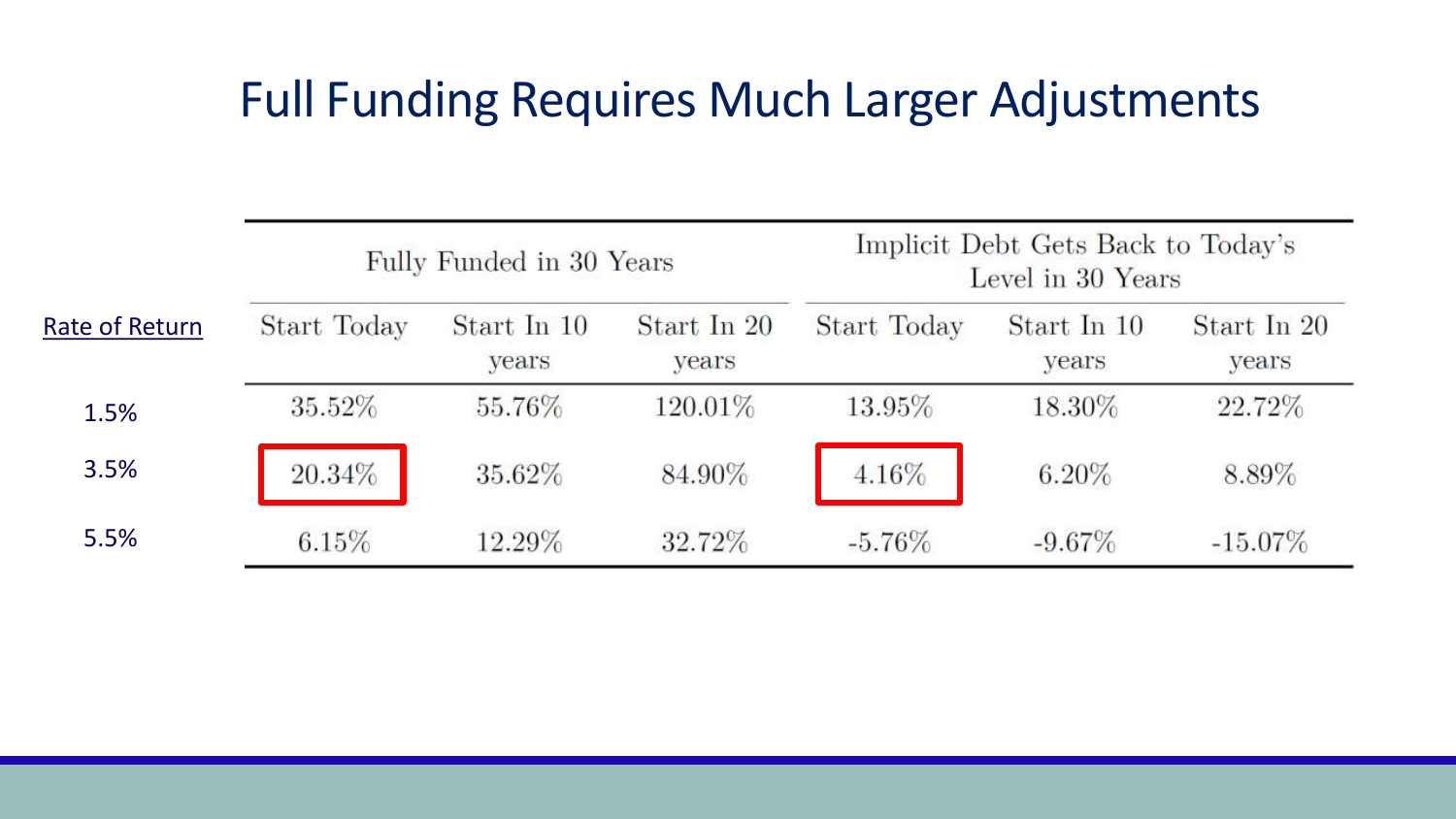### Lots of Heterogeneity Across Plans

• All of this for the aggregate state and local pension sector

• Some plans in much better shape, some in much worse

Distribution of Plans by Percentage Point Change in Contribution Required to Obtain Today's Debt-to-GDP Ratio in 30 Years

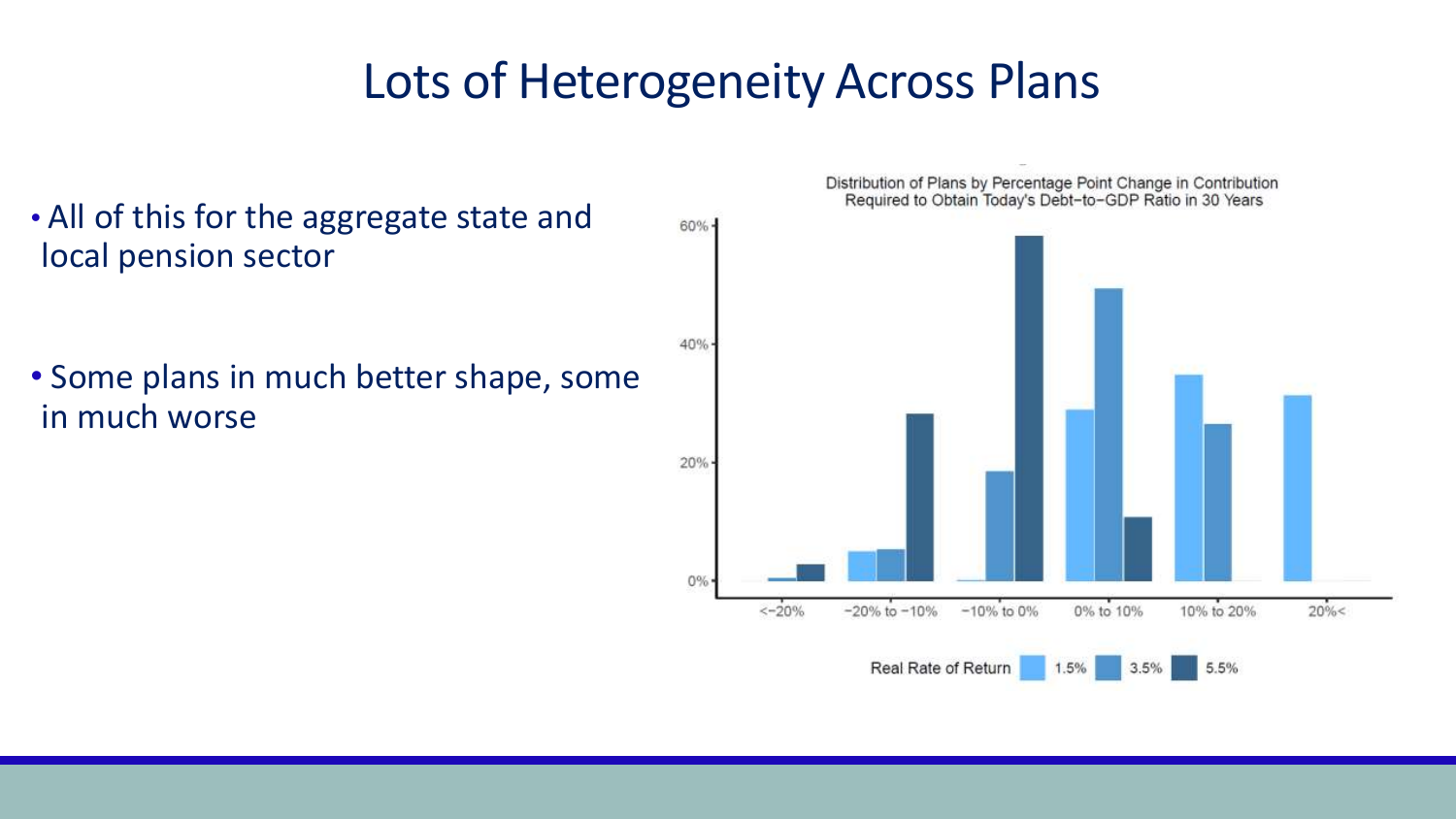### **Conclusions**

• In aggregate, plans can become sustainable with modest changes in funding assuming moderate asset returns.

• Significant heterogeneity

•Next step: Place pension stabilization within the broader context of state and local budgets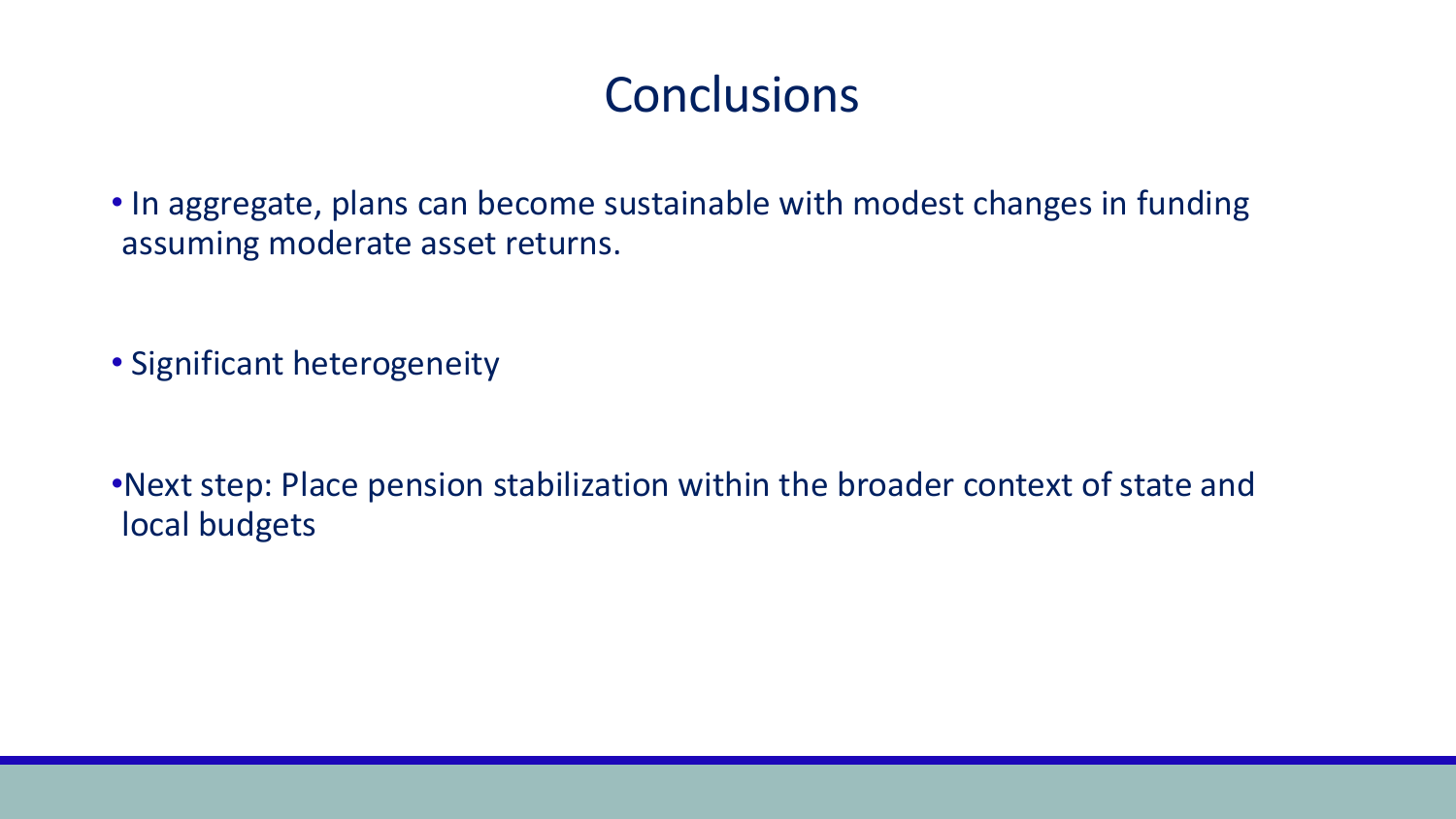Thank you!

Comments welcome:

[Lsheiner@brookings.edu](mailto:Lsheiner@brookings.edu)

[Byron.f.lutz@frb.gov](mailto:Byron.f.lutz@frb.goveqf) 

[Jamiewlenney@gmail.com](mailto:Byron.f.lutz@frb.goveqf)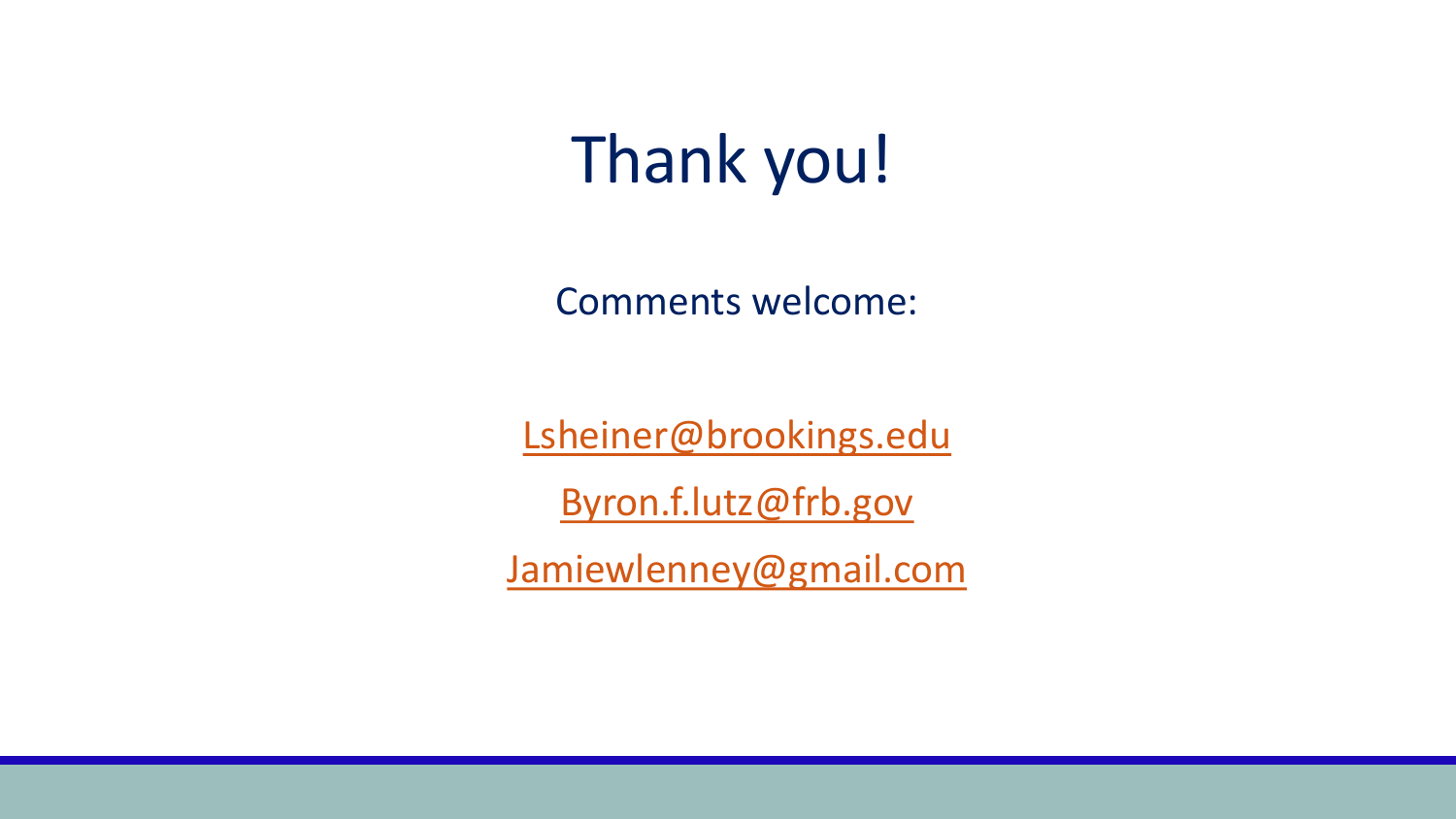### Future Work

Sensitivity Analysis: **Demographics** Productivity Growth **Mortality** No Colas

Broaden context to overall state and local fiscal outlook

State and local governments have debt as well as pension assets. Lower interest rates mean lower rates of return on pension assets, but also lower interest costs on debt. Net effect should be smaller than calculated here.

How does fiscal stress from pensions compare to stress from Medicaid over long run?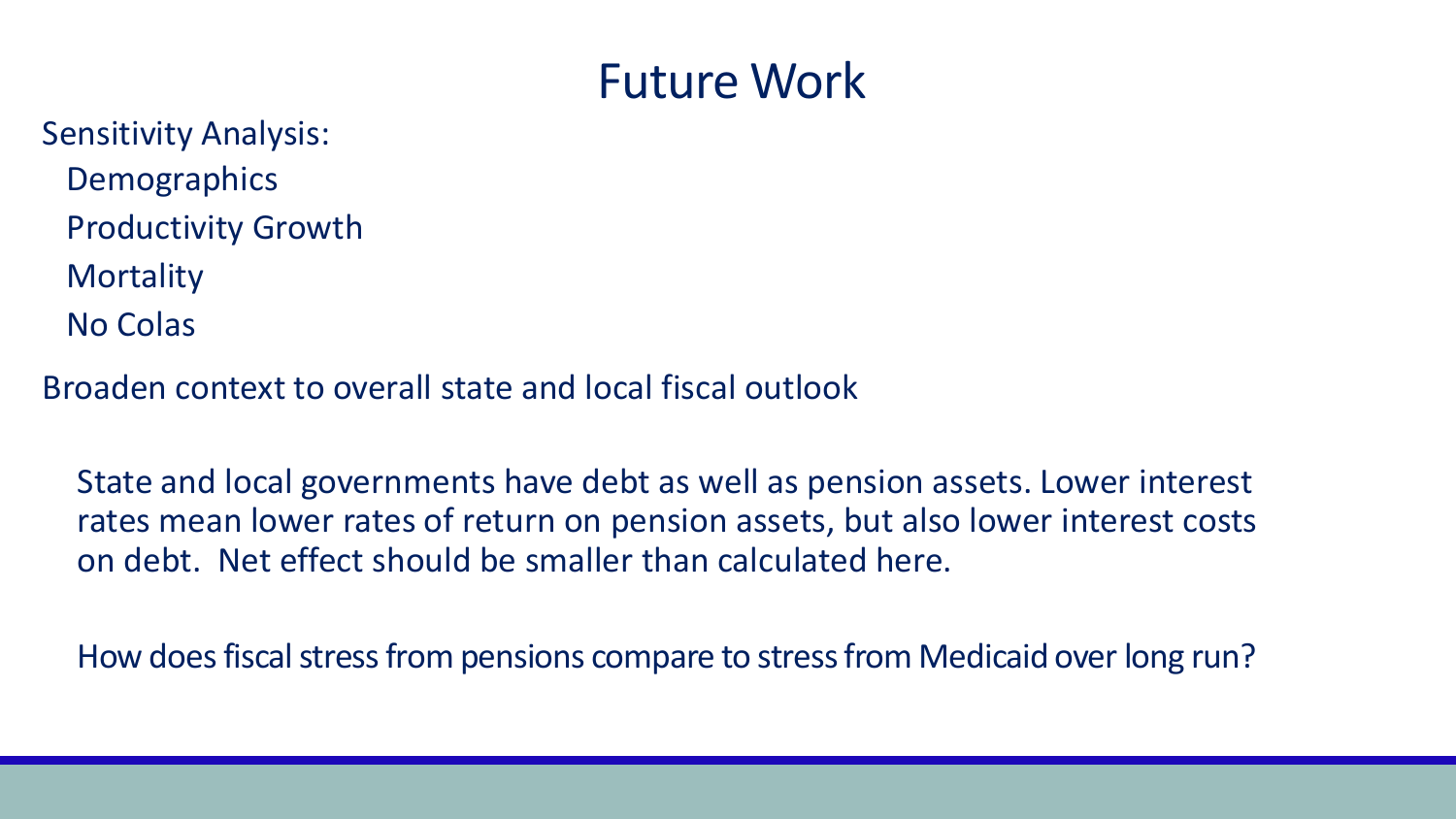## How Funded are State and Local Pension Plans?



Panel B: State and Local Government Pension Funding Ratios Under AAA Corporate-Bond Interest Rate

- Looking back to 1978:
	- 1 in 6 plans had no prefunding
	- Only 25% of plans were contributing sufficiently to prevent liability growth
	- 1 in 4 local plans did not even conduct actuarial valuations 6

prefunding the second state of the second state of the second state of the second state of the second state of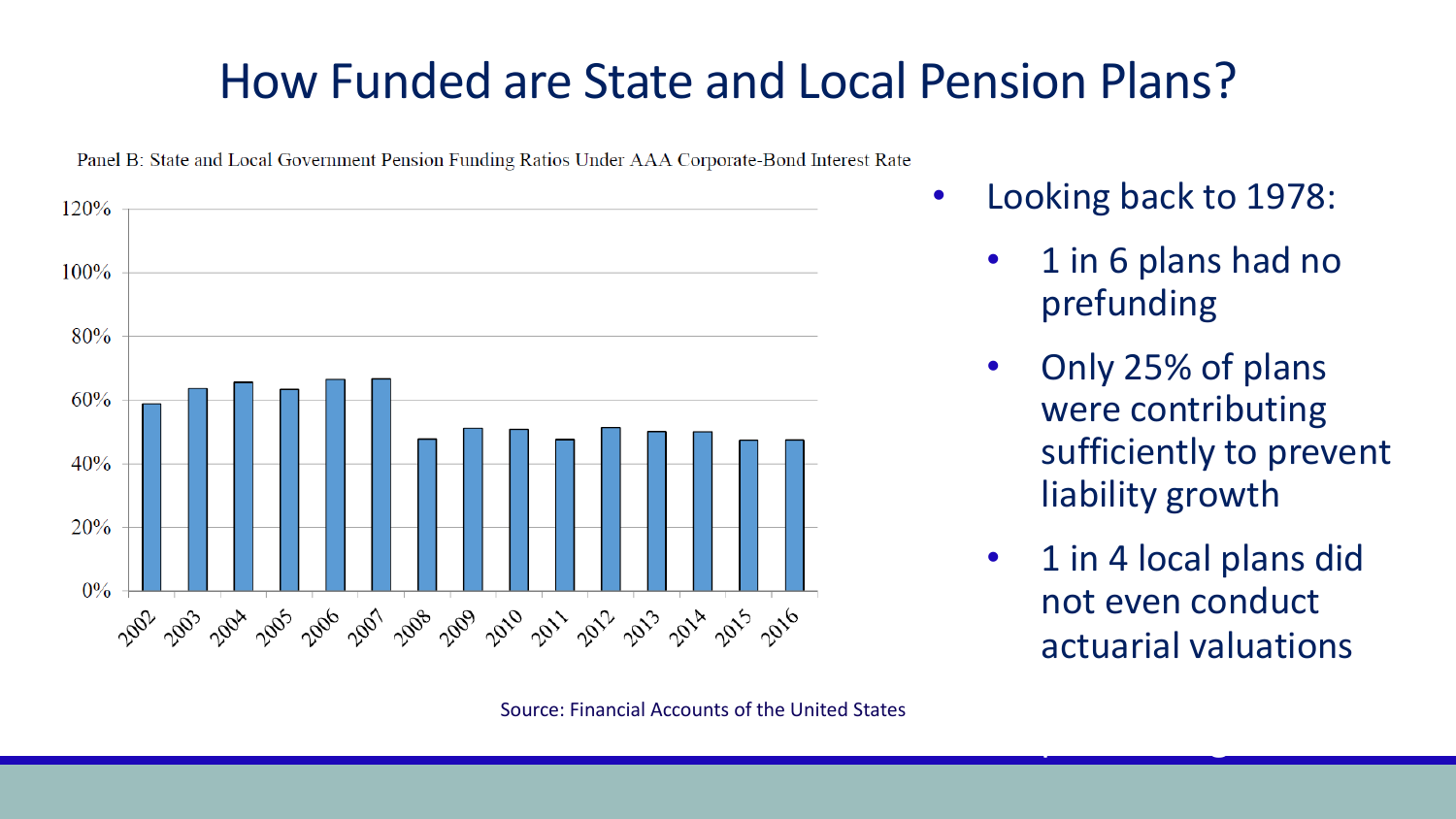### Reverse Engineering Cash Flows (cont.)

- Simple conceptually, but very challenging in practice
- Calculate PDV of liabilities and compare to reports
	- Errors are about zero on average but larger for some plans and for current workers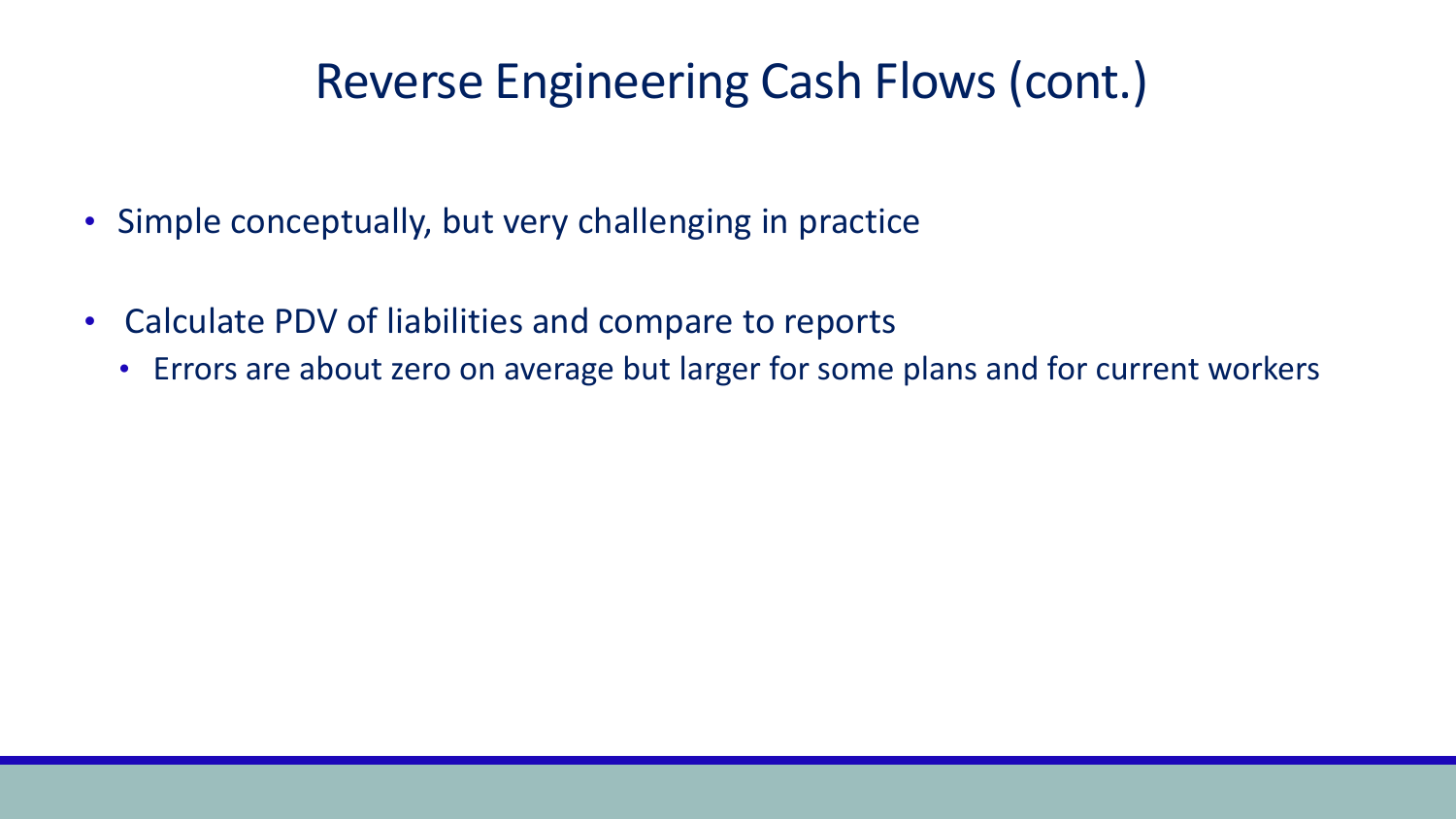### Contribution to Stabilize Implicit Debt in Long-Run

|                     | Increase in contribution rate required if changes are made<br>(percent of payroll): |                   |                   |                   |
|---------------------|-------------------------------------------------------------------------------------|-------------------|-------------------|-------------------|
| Real rate of return | Start Today                                                                         | Start In 10 years | Start In 20 years | Start In 30 years |
| 1.5%                | 12.7%                                                                               | 12.89%            | 13.06%            | 13.2%             |
| 3.5%                | 4.28%                                                                               | $5.46\%$          | $6.82\%$          | 8.41\%            |
| 5.5%                | $-5.2\%$                                                                            | $-7.55%$          | $-10.97\%$        | $-15.87\%$        |

At 3.5% return, contribution increase about 4% of payroll today. Rises to 8% if delay 30 years.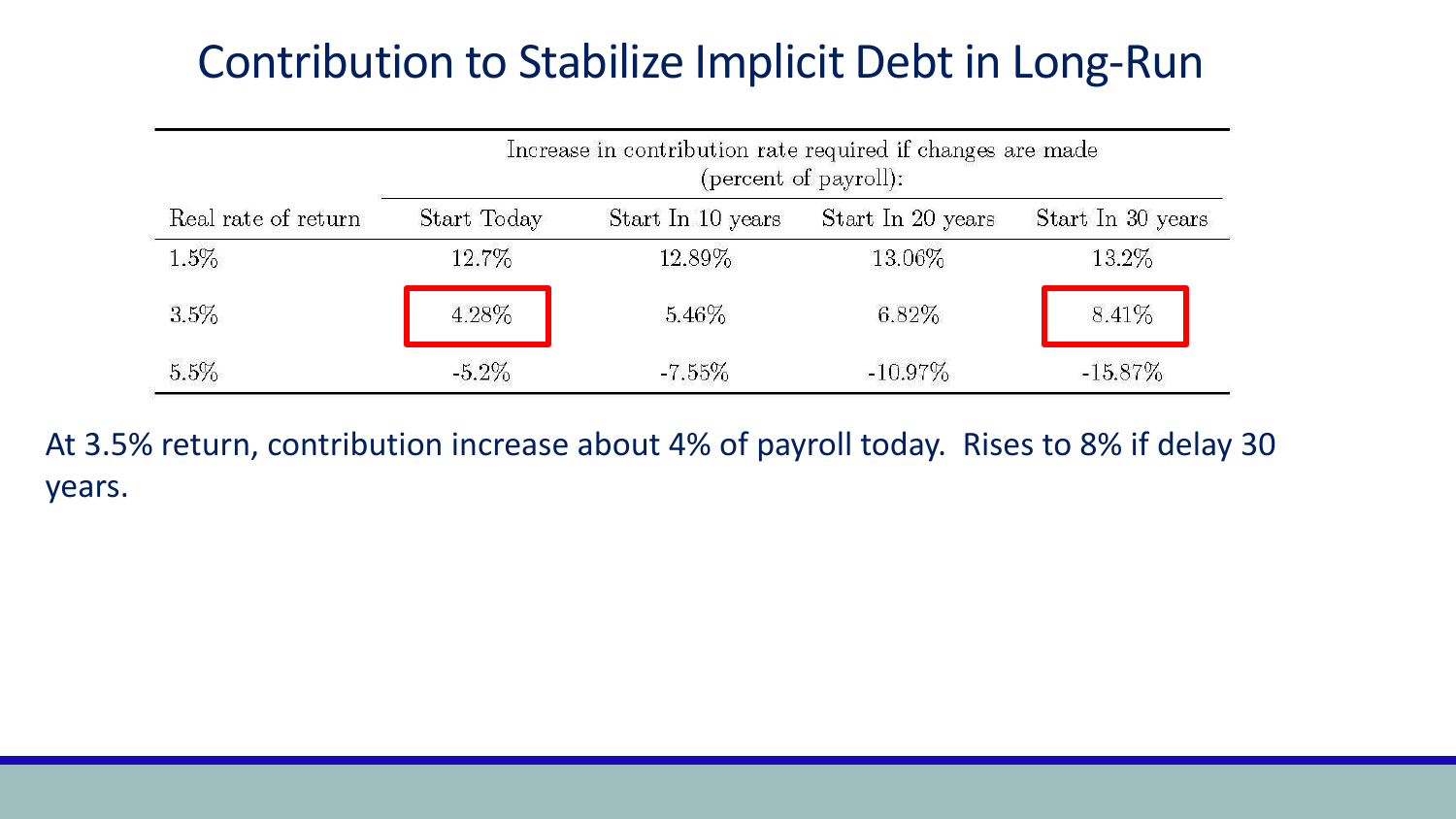### Contribution to Stabilize Implicit Debt in Long-Run

|                     | Increase in contribution rate required if changes are made<br>(percent of payroll): |                   |                   |                   |
|---------------------|-------------------------------------------------------------------------------------|-------------------|-------------------|-------------------|
| Real rate of return | Start Today                                                                         | Start In 10 years | Start In 20 years | Start In 30 years |
| 1.5%                | 12.7%                                                                               | 12.89%            | 13.06%            | 13.2%             |
| 3.5%                | 4.28%                                                                               | $5.46\%$          | $6.82\%$          | $8.41\%$          |
| 5.5%                | $-5.2\%$                                                                            | $-7.55%$          | $-10.97\%$        | $-15.87\%$        |

At 3.5% return, contribution increase about 4% of payroll today. Rises to 8% if delay 30 years.

At 1.5% return, contribution increase about 13% of payroll, regardless of when you start. Why? 1.5% return is only sufficient to hold assets-to-GDP ratio fixed.

The lower the rate of return, the larger the required increase, but the less urgency to act.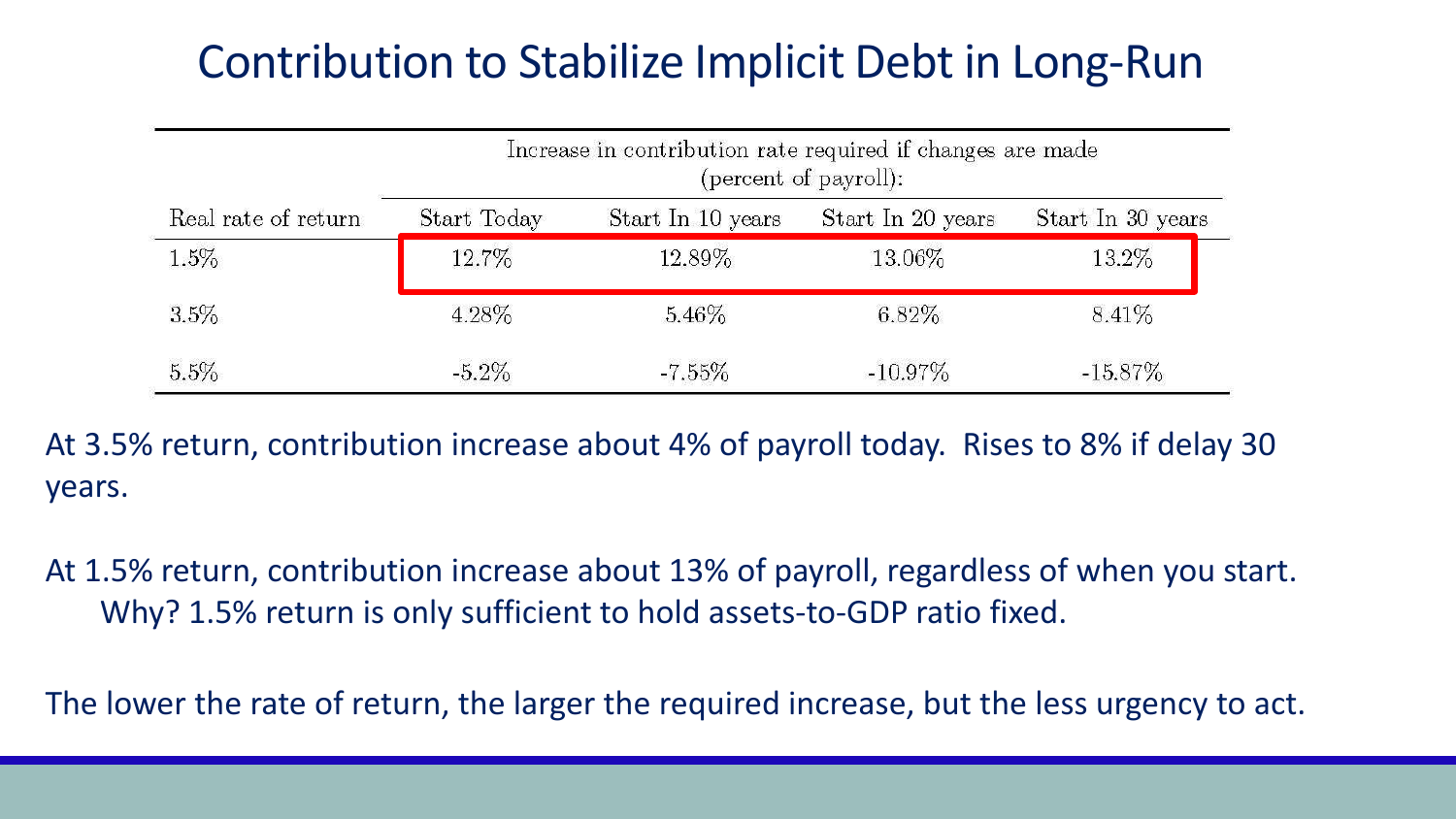### Assets Under Long-Run Stabilization

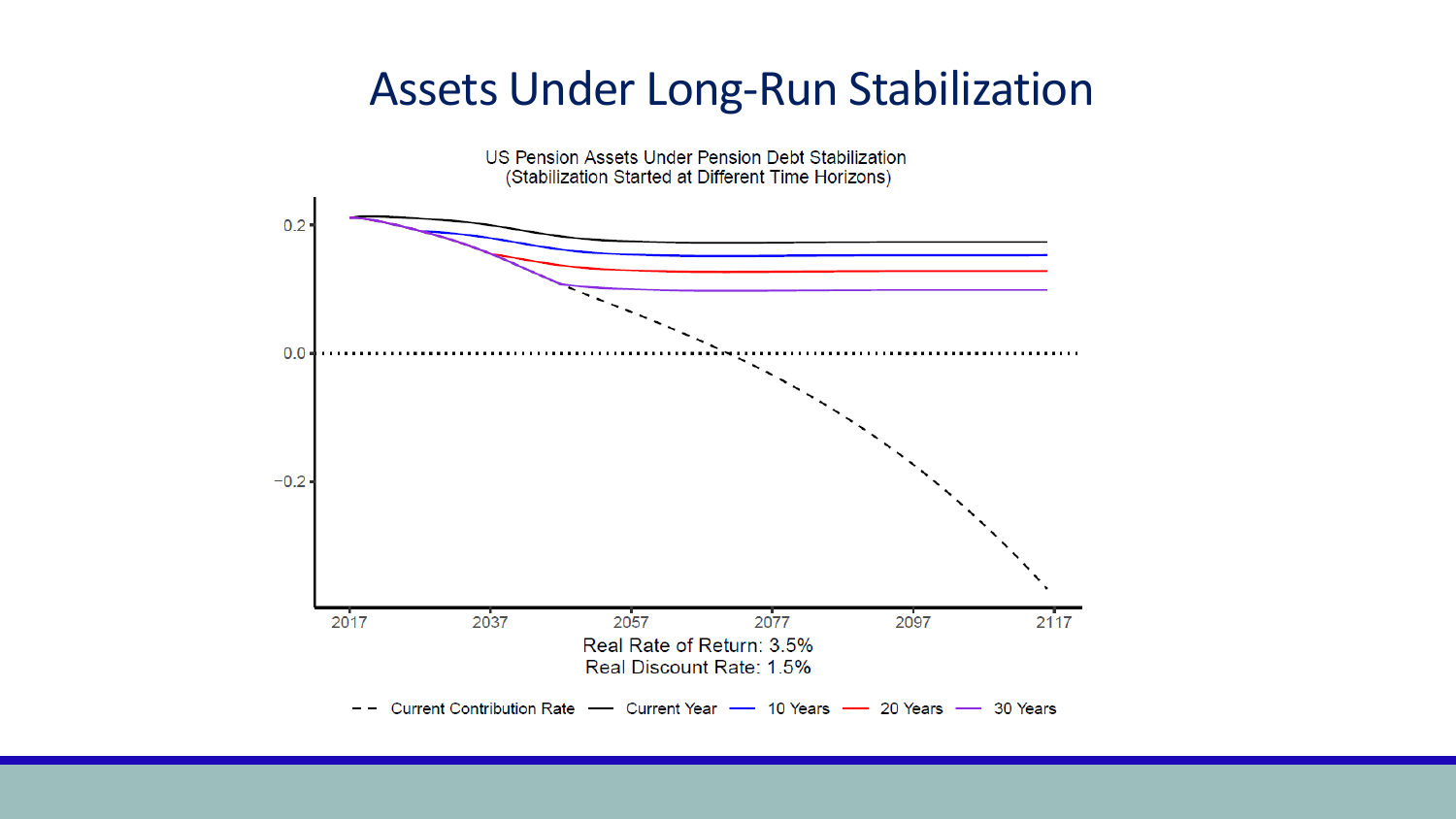### Data

• Public Plans Database (PPD) from BC Retirement Center

• 2017 Actuarial Valuations (AVs) and Comprehensive Annual Financial Reports (CAFRs)

- Sample of 40 plans
	- Small sample reflects extremely labor intensive nature of methodology
	- Sample observationally similar to universe of S&L pensions